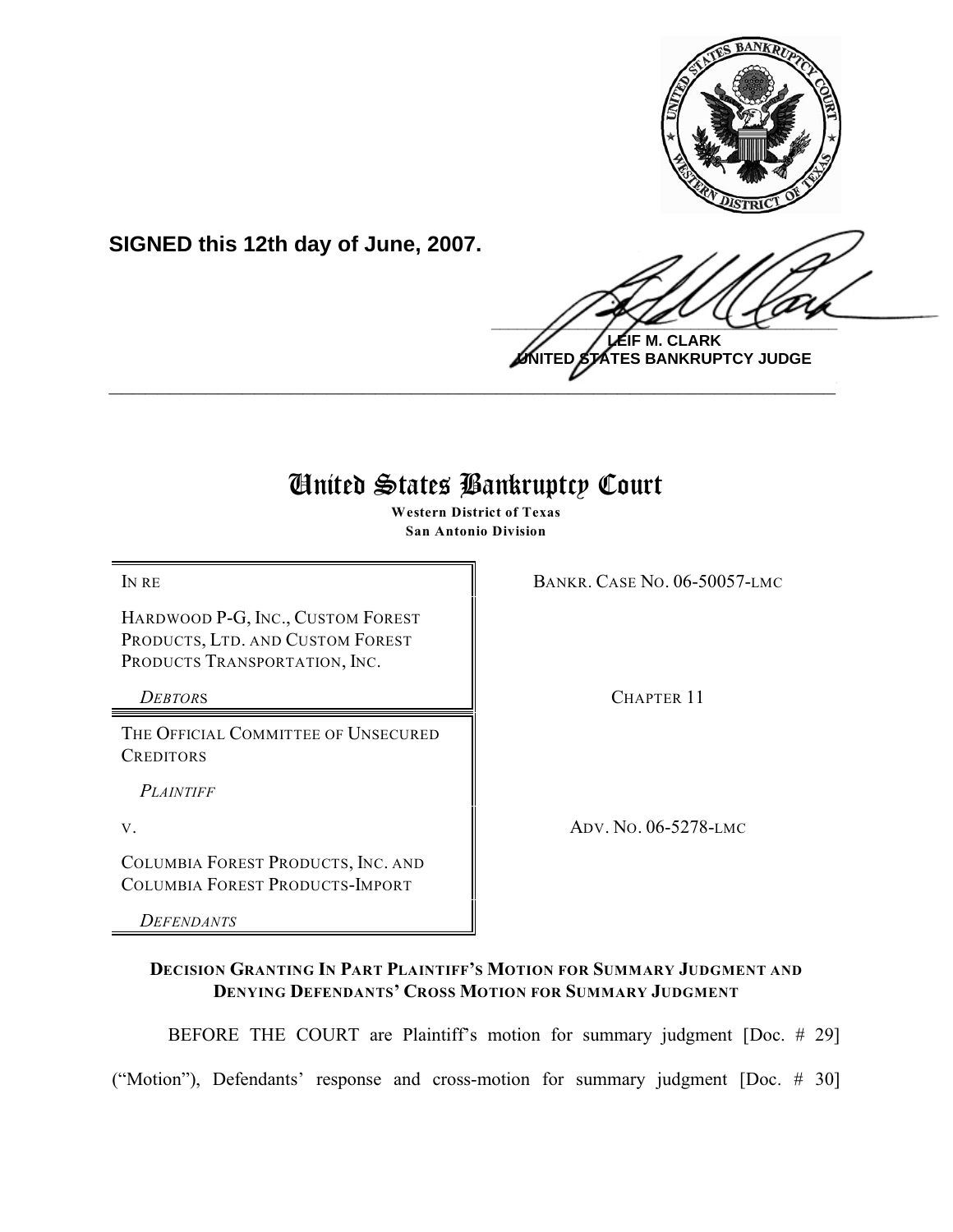("Response"), Plaintiff's Reply thereto [Doc. # 31] ("Reply"), Plaintiff's response to Defendants' cross-motion for summary judgment [Doc. # 35], the "Supplement to Defendants' Response to Plaintiff's Motion for Summary Judgment and to Defendants' Cross Motion for Partial Summary Judgment" [Doc. # 41] ("Supplement"), and "Defendants' Response to Plaintiff's Reply to Defendants' Cross Motion for Summary Judgment and Sur-reply Regarding Plaintiff's Motion for Summary Judgment" [Doc. # 43] ("Sur-reply").

Plaintiff has moved for summary judgment that certain transfers made by Debtors to Defendants are preferences under section 547(b). *See* 11 U.S.C. § 547(b). Plaintiff further moves that Defendants may not avail themselves of the affirmative defenses in section 547(c). *See id.* § 547(c). In response, Defendants have challenged the Plaintiff's 547(b) claim – arguing that there are genuine issues of material fact regarding whether the transfers in question were transfers of the Debtors' interest in property. Defendants also argue that it is they, and not Plaintiff, who are entitled to summary judgment on two affirmative defenses to a preference action: the "ordinary course" defense of section  $547(c)(2)$  and the "new value" defense of section  $547(c)(4)$ .

#### **Summary Judgment Standard**

Plaintiff has moved for summary judgment that the transfers complained of are preferences under section 547(b). Rule 56(c) of the Federal Rules of Civil Procedure states that summary judgment is proper when "there is no genuine issue as to any material fact and that the moving party is entitled to judgment as a matter of law." FED. R. CIV. P. 56(c).

Plaintiff has also moved for summary judgment that Defendants' affirmative defenses under section 547(c) do not apply. Where plaintiff moves for summary judgment on an affirmative defense, the plaintiff must demonstrate that there is no genuine issue of material fact on the elements of the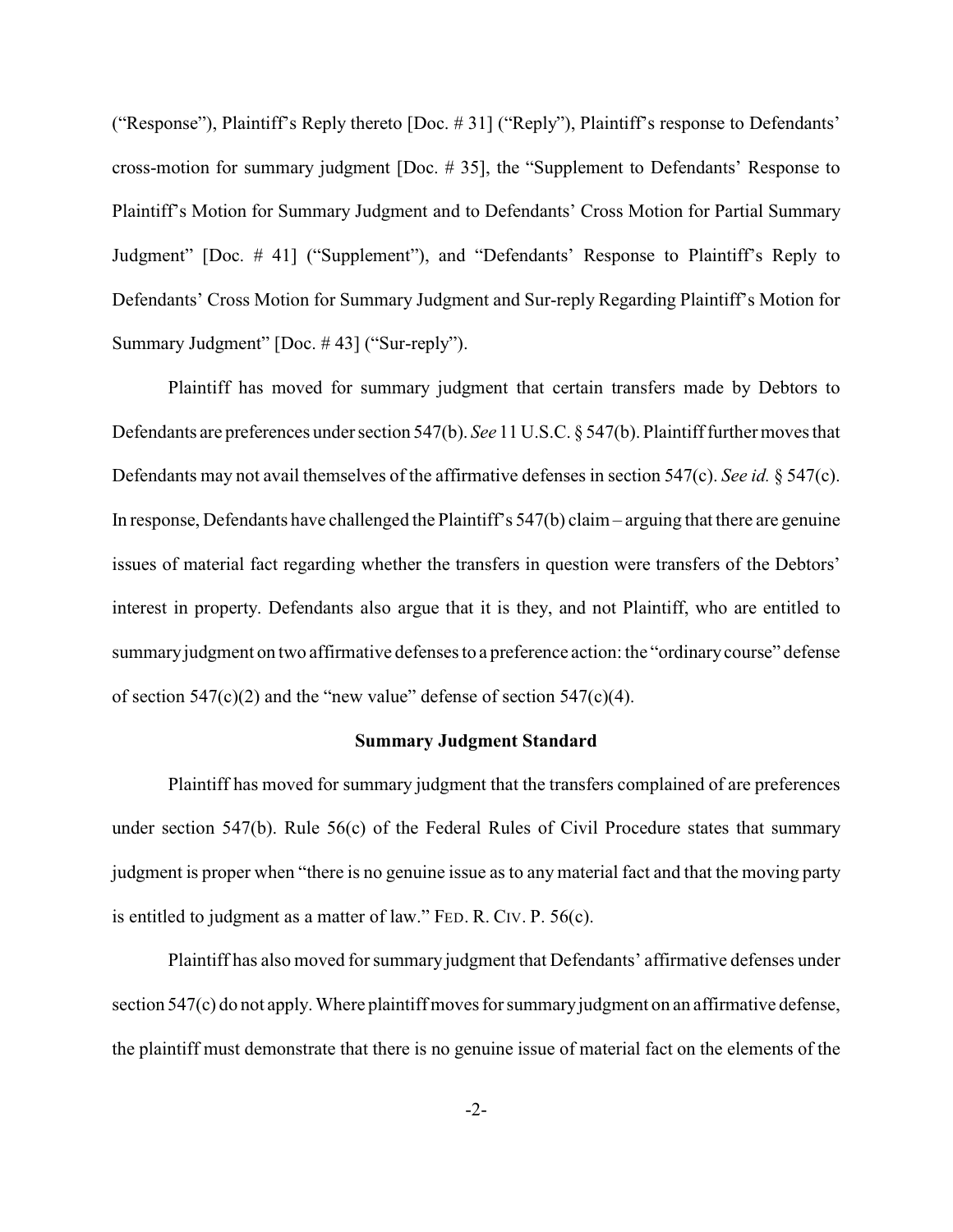affirmative defense, whereupon the defendant must go beyond its pleadings to designate specific evidence demonstrating that such a genuine factual issue exists. *Exxon Corp. v. Oxxford Clothes, Inc.*, 109 F.3d 1070, 1074 (5th Cir. 1997).

Finally, Defendants have moved for summary judgment in their favor regarding the affirmative defenses under section 547(c). When defendant moves for summary judgment on an affirmative defense, the positions are reversed; defendant bears the burden of producing evidence to make its prima facie case, whereupon plaintiff bears the burden of producing or identifying evidence in the record placing in doubt the facts underlying the affirmative defense. *Hardwood P-G, Inc. v. Wright Capital Corp. (In re Hardwood P-G, Inc.)*, No. 06-5121-LMC, 2007 WL 781710 at \*1 (Bankr. W.D. Tex. March 9, 2007); *see also* Charles Alan Wright, Arthur R. Miller & Mary Kay Kane, 10A Federal Practice & Procedure § 2727 (3d ed. 1998) (discussing burdens of proof on summary judgment).

#### **Plaintiff has made out its** *prima facie* **case under section 547(b).**

To make out its prima facie preference claim, the Plaintiff must present evidence showing each of the elements set out in section 547(b) of the Bankruptcy Code:

- (b) Except as provided in subsections (c) and (i) of this section, the trustee may avoid any transfer of an interest of the debtor in property–
	- (1) to or for the benefit of a creditor;
	- (2) for or on account of an antecedent debt owed by the debtor before such transfer was made;
	- (3) made while the debtor was insolvent;
	- $(4)$  made-
		- (A) on or within 90 days before the date of the filing of the petition; or
		- (B) between ninety days and one year before the date of the filing of the petition, if such creditor at the time of such transfer was an insider; and
	- (5) that enables such creditor to receive more than such creditor would receive if–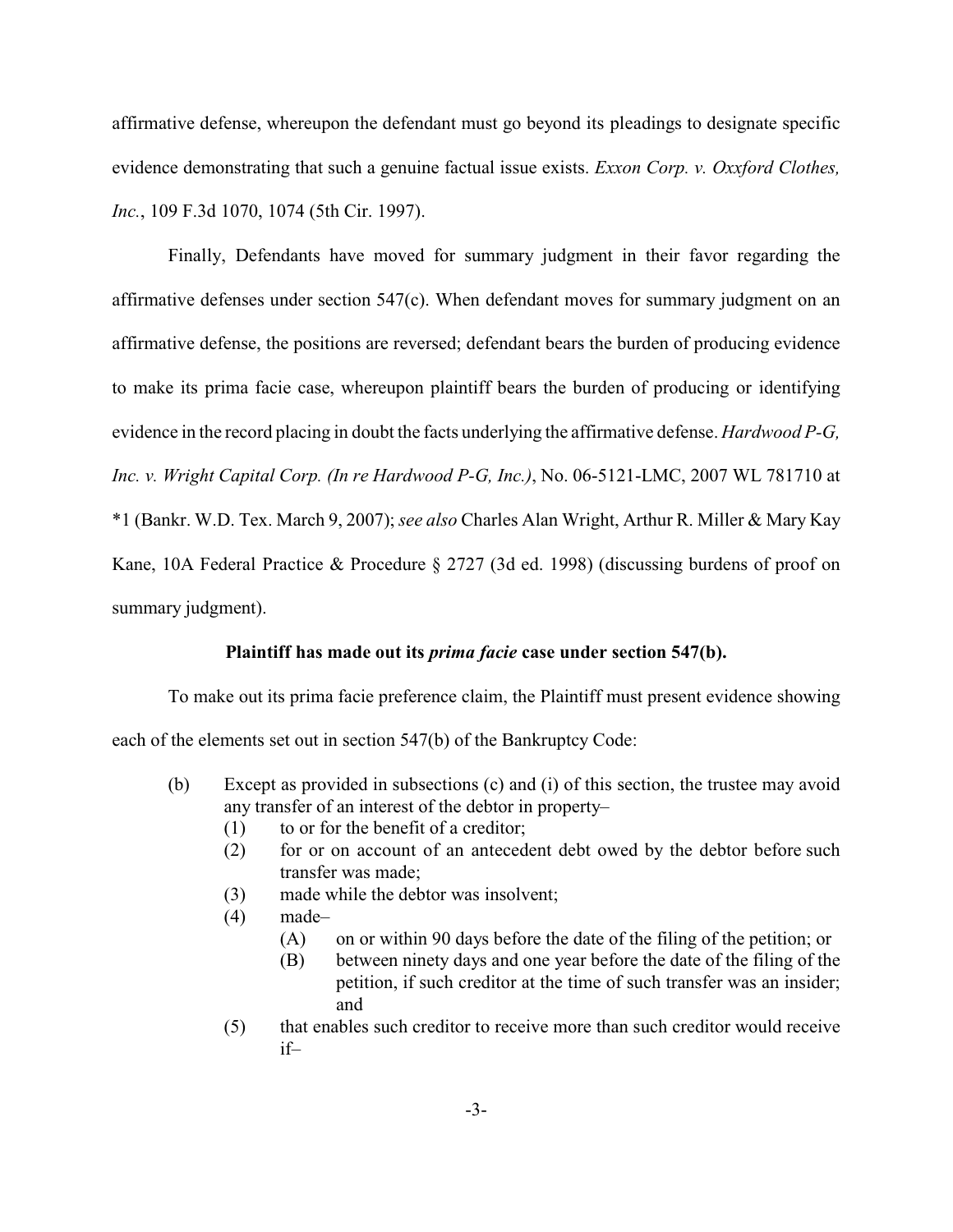- (A) the case were a case under chapter 7 of this title;
- (B) the transfer had not been made; and
- (C) such creditor received payment of such debt to the extent provided by the provisions of this title.

## 11 U.S.C. § 547(b).

Plaintiff has indeed presented evidence of all of the required elements of section 547(b) in its summary judgment motion, and the Defendants do not argue to the contrary as to the elements in subparagraphs (1)-(5). Therefore, as a matter of law, the Plaintiff is entitled to summary judgment on those elements. What's more, the fact that the transfers in question were by either wire transfer from Debtors' bank account or by check from the same account is prima facie evidence that the transfers are transfers of interests of the debtor in property. It is this last element that the Defendants challenge.

Because the Plaintiff has made a prima facie showing, to avoid summary judgment, the Defendants are obligated to demonstrate that there is a genuine issue of material fact by pointing the court to some evidence in the summary judgment record indicating that, in fact, the transfers in question were not of interests of the debtor in property. Defendants assert the following as reasons for the Court to not grant summary judgment:

- The Debtors and Webster Business Credit (the Debtors' lender) agreed in advance that Webster would overadvance the Debtors' line of credit to pay the Defendants via the December 16, 2005 wire transfer of \$213,007.53.
- The Debtors did not have control of the funds wired to the Defendants; rather they were "earmarked" by Webster and the Debtors for the Defendants.

The earmarking doctrine is a widely accepted defense against a preference claim. *Coral Petroleum, Inc. v. Banque Paribas-London*, 797 F.2d 1351, 1356 (5th Cir. 1986). "The earmarking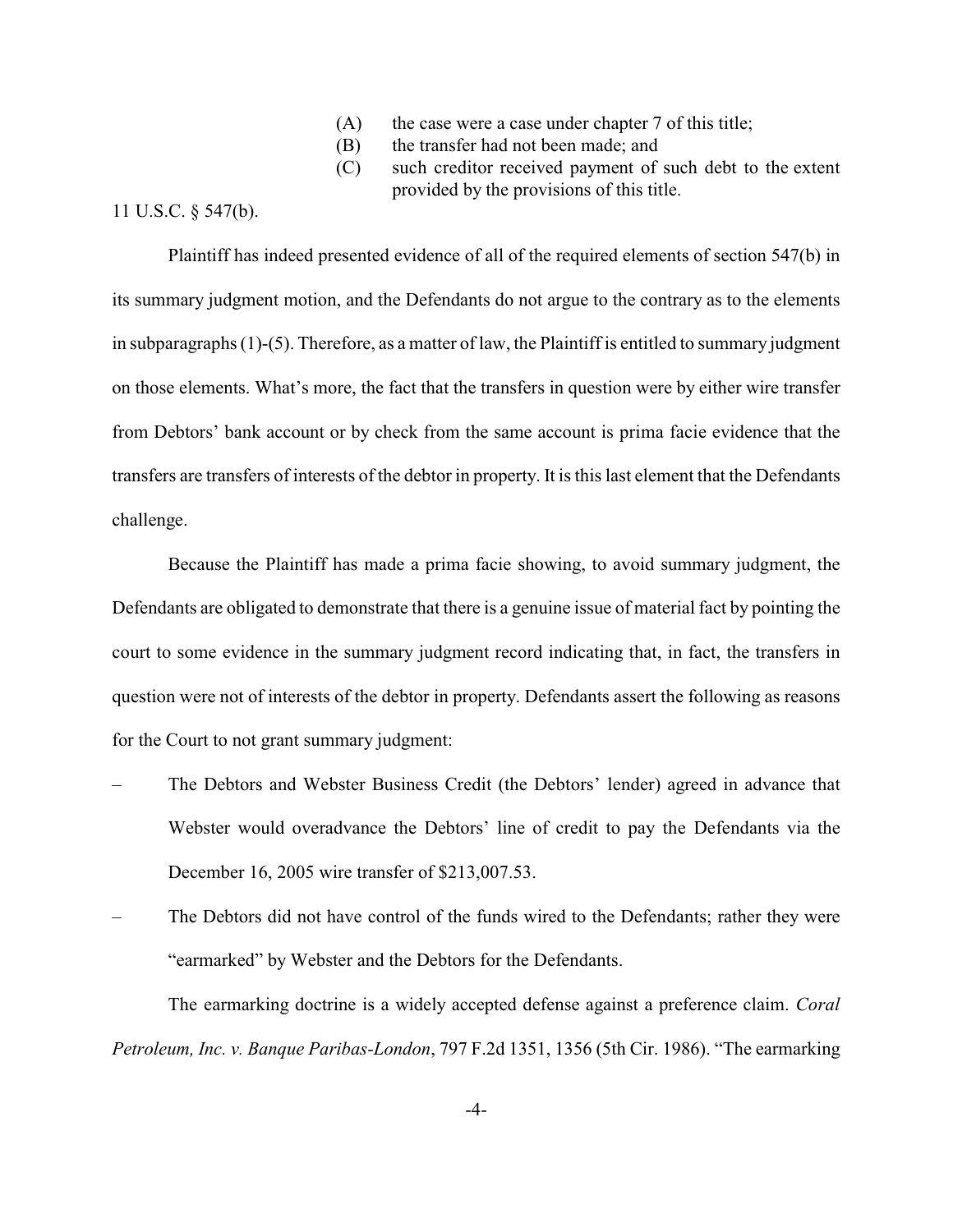doctrine is entirely a court-made interpretation of the statutory requirement that a voidable preference must involve a 'transfer of an interest of the debtor in property'." *In re Bohlen Enterprises, Ltd.*, 859 F.2d 561, 565 (8th Cir. 1988). The case law is not in agreement, however, on the precise contours of the doctrine. The *Bohlen* court, for example, laid out the following three-part test for whether the doctrine should apply:

- (1) the existence of an agreement between the new lender and the debtor that the new funds will be used to pay a specified antecedent debt,
- (2) performance of that agreement according to its terms, and
- (3) the transaction viewed as a whole (including the transfer in of the new funds and the transfer out to the old creditor) does not result in any diminution of the estate."

*Id.* at 566. However, this is not the test applied by the Fifth Circuit. *See Caillouet v. First Bank and Trust*, No. 06-9052, 2007 WL 1302523, \*4 (E.D. La. April 30, 2007) (distinguishing between the Fifth and Eighth Circuits' tests). In the Fifth Circuit, "the determinative factor as to whether the property is part of the debtor's estate is whether the debtor has dispositive control over the property." *Id.*; *see also Coral Petroleum*, 797 F.2d 1362 (finding the debtor's control of funds "the crucial fact" in determining whether funds were the debtor's property for 547(b) purposes). The Fifth Circuit test, of course, is the one binding for purposes of this case.

## **Defendants did not waive the "earmarking doctrine"**

### **despite not pleading the doctrine as an affirmative defense.**

Plaintiff has objected that the Defendants first raised the earmarking defense in the Response, and did not plead the defense in their answer. What is more, the Defendants' initial disclosures mention nothing about earmarking. Of course, if earmarking is an affirmative defense, it must be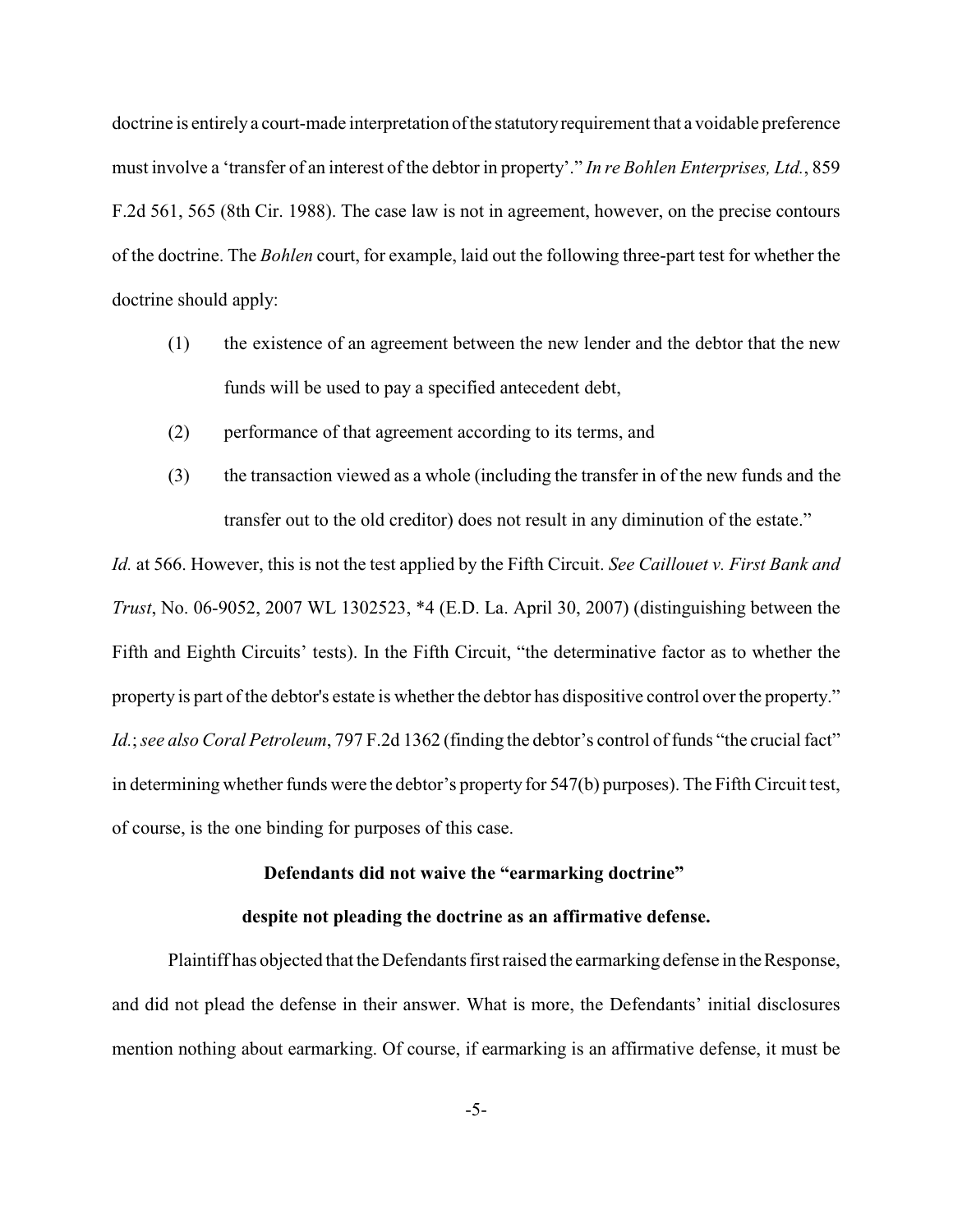pled in the answer. *See* FED.R.CIV. P. 8(c). Some courts, on that ground, have held that earmarking, when not pled, is waived. *In re Winstar Communications, Inc.*, 348 B.R. 234, 273 (Bankr. D. Del. 2005) ("it waived the [earmarking] defense when it failed to plead it as an affirmative defense."). Other courts disagree. *See In re International Ventures, Inc.*, 207 B.R. 618, 620 (Bankr. E.D. Ark.1997) ("the earmarking doctrine is not required to be pleaded as an affirmative defense since it is an element of the plaintiff's proof rather than an affirmative defense."). The Eighth Circuit Bankruptcy Appellate Panel, in the context of discussing where the burden of proof lies in earmarking cases wrote, "The earmarking doctrine is not strictly an affirmative defense under Section 547(c) . . . the earmarking doctrine is derived from an element of the plaintiff's proof rather than an affirmative defense." *In re Libby Int'l., Inc.*, 247 B.R. 463, 467 (B.A.P. 8th Cir. 2000). A recent opinion of the Ninth Circuit found *Libby*'s discussion of burdens of proof "persuasive" and adopted it to conclude that earmarking is not an affirmative defense. *In re Adbox, Inc.*, No. 05-55158, 2007 WL 1584582 at \*4 (9th Cir. June 4, 2007). Because the *Adbox* court found that earmarking was not an affirmative defense, the defendant's failure to plead the earmarking defense in its answer did not result the waiver of the defense. *Id*. The Fifth Circuit (whose formulation of the earmarking doctrine differs from that of the Eighth Circuit) has not addressed the precise question whether earmarking was an affirmative defense; it has only referred to it as a "defense". *Coral*, 797 F.2d at 1356. If earmarking, as formulated in this circuit, is not an affirmative defense, then it need not be specifically pled before being advanced as a defense to summary judgment.

Affirmative defenses are essentially "Yes, but . . ." defenses. *Lait v. Genova*, No. 01 C 5125, 2001 WL 1249057 (N.D. Ill. October 17, 2001). They do not attempt to negate a plaintiff's case; rather, they acknowledge that even if the plaintiff's case were true, plaintiff should be denied his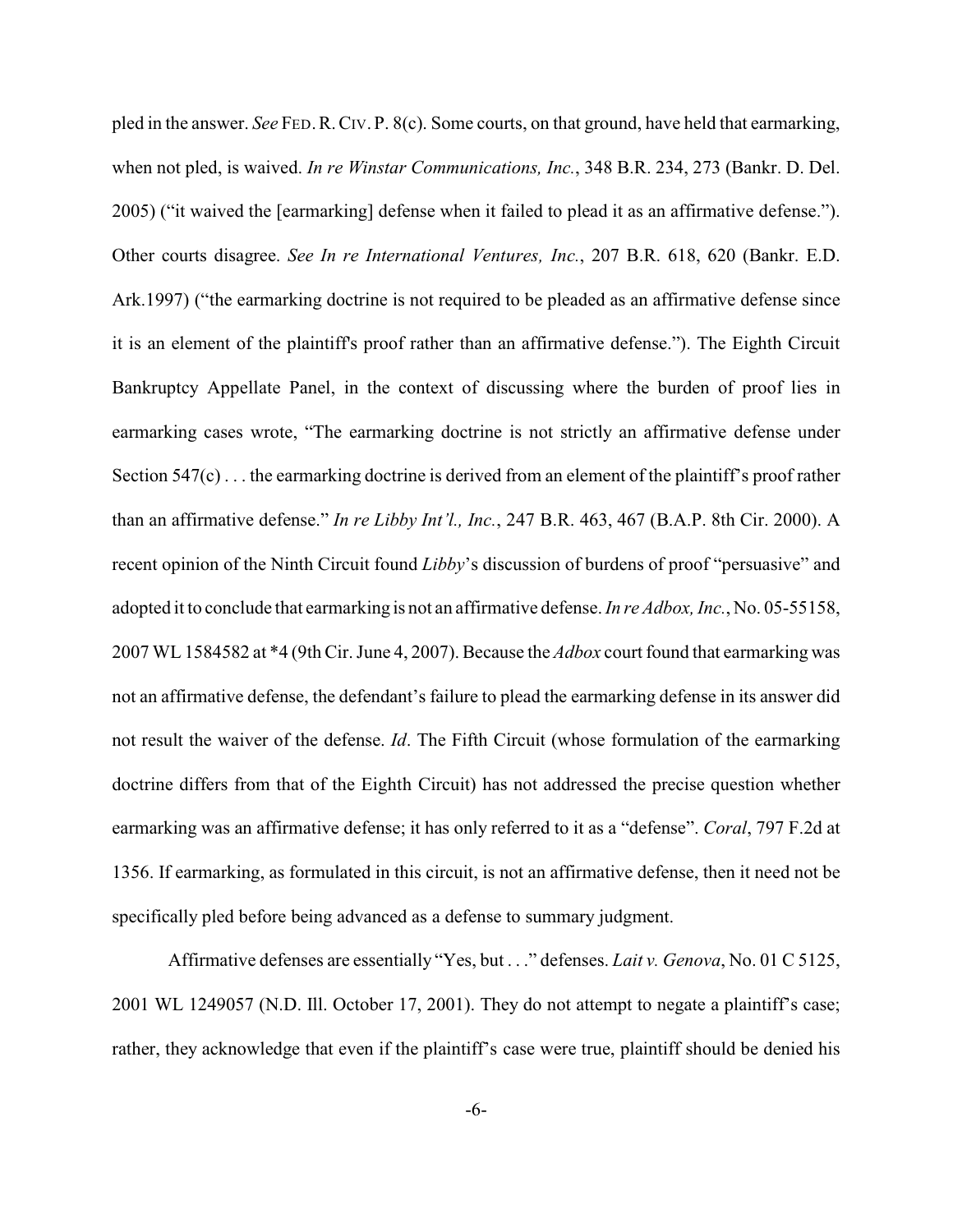remedy for other reasons. *See Gomez v. Toledo*, 446 U.S. 635, 641 n.8 (1980) (affirmative defenses essentially admit the general complaint, but state another reason why the complainant has no right to a remedy); 5 Federal Practice & Procedure § 1270 (stating that Rule 8(c) is descended from the common law plea of confession and avoidance). The Eighth Circuit's formulation of the earmarking doctrine – agreement, execution and no diminution of the estate – do not directly negate that the given funds are an interest of the debtor in property. The Eighth Circuit's test at least colorably could be an affirmative defense, then. On the other hand, the Fifth Circuit's "control" test *does* negate the contention that the funds belong to the debtor, by testing "debtor's property" in terms of debtor's control over the property. *See Coral Petroleum, supra*. In this circuit, if funds are earmarked, they are beyond the debtor's control, and so are not the debtor's property. That is much closer to a direct negation of a debtor's property interest in the transferred funds – and much farther from a "Yes, but . . ." defense that typifies affirmative defenses. Thus, the earmarking doctrine, as formulated in the Fifth Circuit, is not an affirmative defense. Therefore, Defendants were entitled to raise it for the first time in their response to the summary judgment motion.<sup>1</sup>

# **There are no genuine issues of material fact underlying the earmarking claim, and the Plaintiff is entitled to summary judgment.**

The Fifth Circuit first adopted the earmarking doctrine in *Coral Petroleum, Inc. v. Banque Paribas-London*, 797, F.3d 1351, 1356 (5<sup>th</sup> Cir. 1986). While the Eighth Circuit's Bankruptcy Appellate Panel focuses on agreement, diminution of the debtor's property, and substitution of creditors, the Fifth Circuit focuses more closely on whether the property in question was ever in the

 $<sup>1</sup>$  The motion to amend, filed by the Defendants after the Plaintiff raised the issue, is thus unnecessary and will be</sup> denied as moot.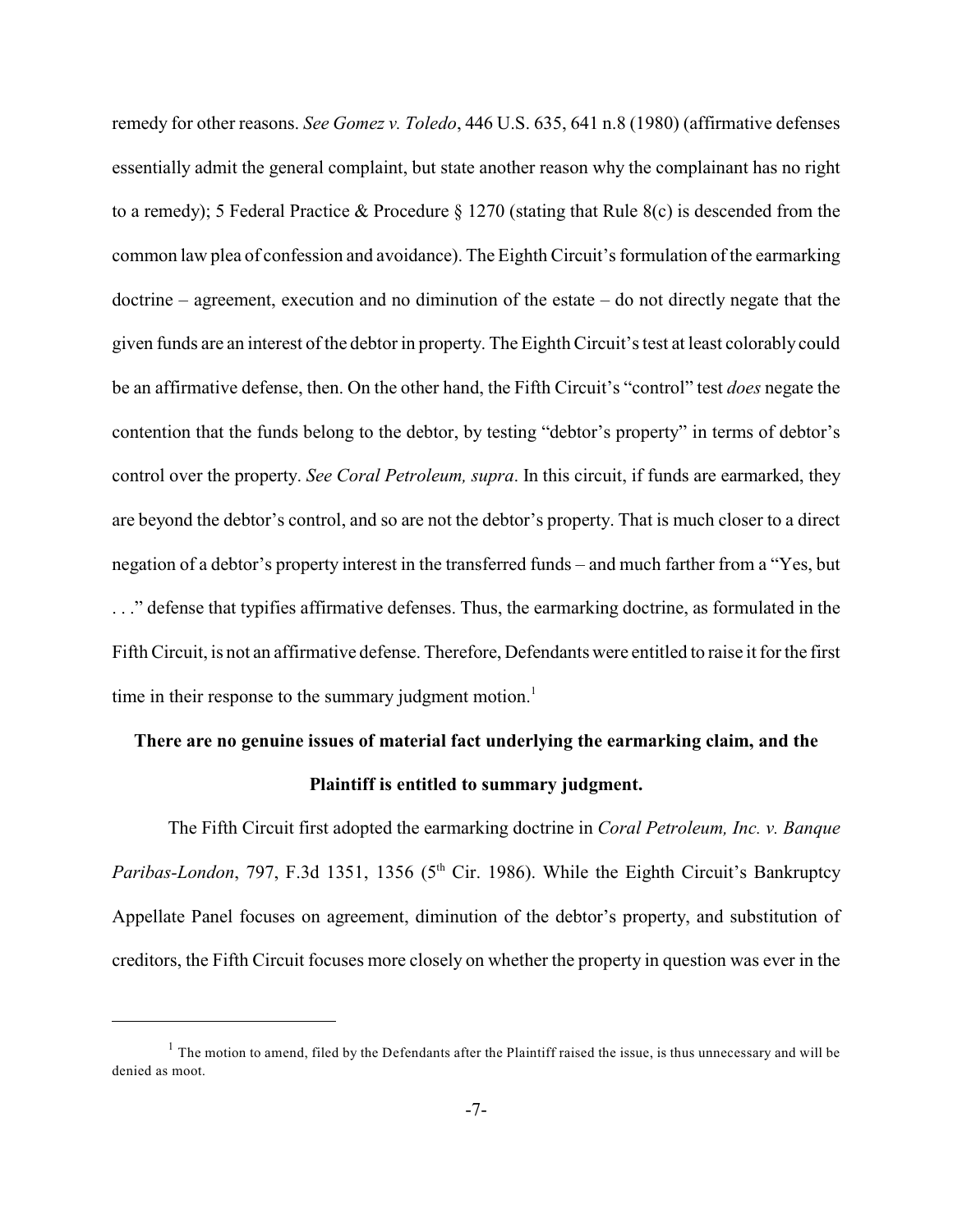control of the debtor, making that the touchstone of whether the debtor's property has been diminished. *Id.* In *Coral Petroleum*, the debtor's loan was repaid by a third party, with funds that were not, in fact, the debtor's. The lower court (which was affirmed in this opinion) "held that *at no time* did Coral have general control over the funds whereby it could independently designate to whom the funds would go." *Id.* (emphasis in original). The touchstone of the Fifth Circuit's test, then, is that of control. *See also Matter of Southmark Corp.*, 49 F.3d 1111, 1115 (5<sup>th</sup> Cir. 1995) (citing *Coral Petroleum* to deny an earmarking defense, and pointing out that the doctrine cannot be invoked where the debtor has absolute control over the funds and the claimant has no legal right to force the debtor to transfer the funds);<sup>2</sup> In re Coutee, 984 F.2d 138, 141 ( $5<sup>th</sup>$  Cir. 1993) (a debtor is a mere conduit if it does not obtain actual dominion and control over the funds). The Fifth Circuit in *Southmark* also cited with approval the following explanation from Professor David G. Epstein (currently of Southern Methodist University School of Law): "If the debtor determines the disposition of the funds from the third party and designates the creditor to be paid, the funds are available for payment to creditors in general and the funds are assets of the estate." *Southmark*, 49 F.3d, at 1117 n. 17. Thus, in this circuit, the question is not so much whether there was some sort of agreement. Rather, the question is whether the debtor controlled the funds that were transferred.

With this background, we now turn to Plaintiff's Exhibit E-2, the deposition of Patrick

*Southmark*, 49 F.3d, at 1116-17.

Explained the court in *Southmark*, 2

The check paid to Grosz was drawn on Southmark's Payroll Account, a general bank account containing commingled funds, to which Southmark held complete legal title, all indicia of ownership, and unfettered discretion to pay creditors of its own choosing, including its own creditors. The last point is particularly important, as the primary consideration in determining if funds are property of the debtor's estate is whether the payment of those funds diminished the resources from which the debtor's creditors could have sought payment.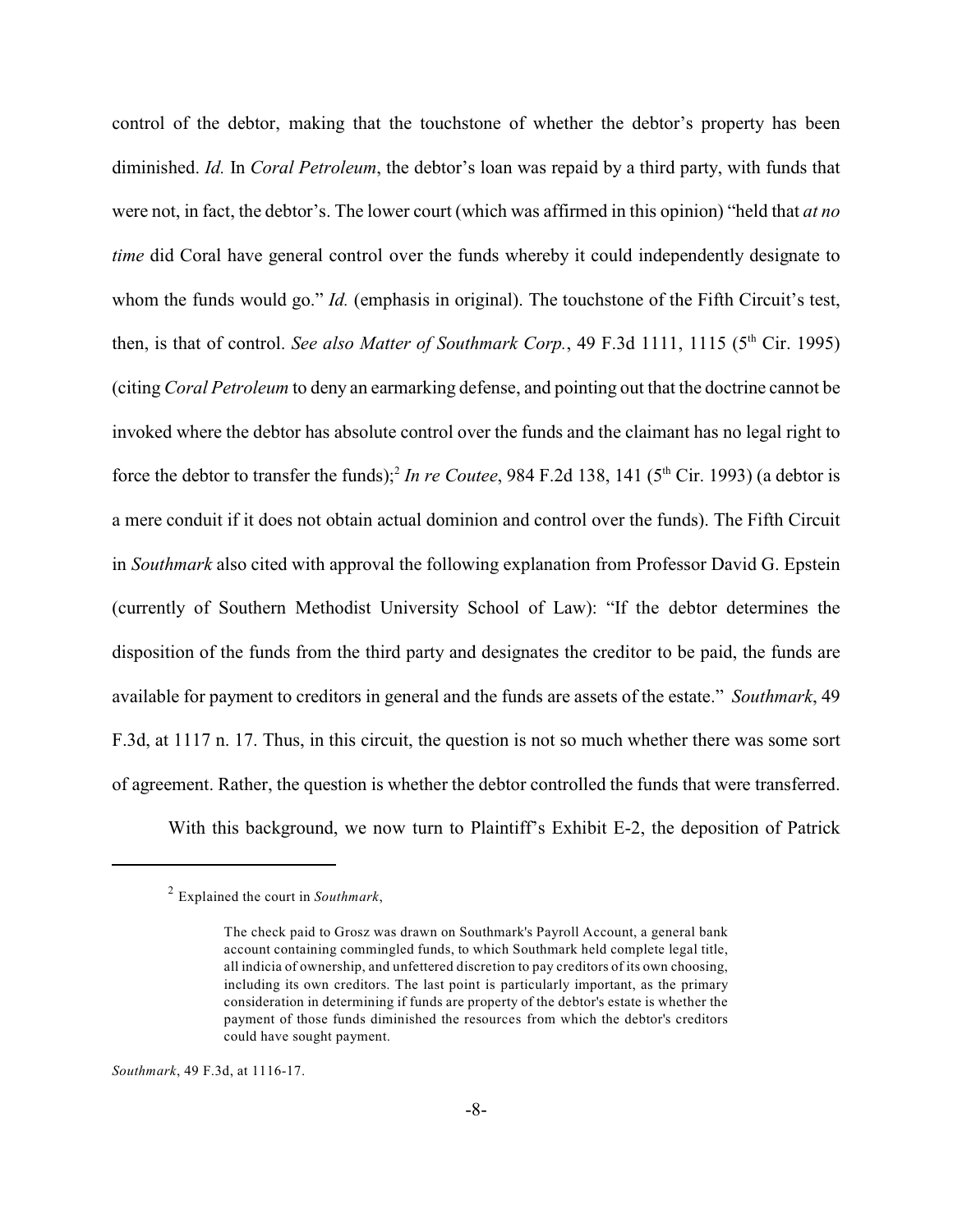Wallace, a former employee of Webster. Mr. Wallace was the Senior Vice President and Portfolio manager who supervised the loan officers responsible for the debtors' credit line. P. Ex. K-2 at 6. On examination by Plaintiff, the following exchange took place:

Q: At any time did Webster Bank lend money to the debtor that the debtor would take that lent money and pay Columbia Forest?

- A: First of all, it's Webster Business Credit who was the lender. Webster Bank was the parent company. We would only file – my recollection is and the procedure and what was in practice was that if the company would request a draw down under their line of credit that was approved and they then paid it to Columbia, I mean, that would have been okay. But it would have been at the direction of the company that's, you know, that they made the payment that way.
- Q: Okay. Then as a follow up, did Webster Business Credit ever require the debtor to pay money to Columbia Forest?

 $A:$  No.

*Id.* at 47. This testimony indicates that the Debtors, not Webster, had ultimate control over the disputed transfers. Plaintiff has therefore met its burden of presenting a prima facie case that the earmarking doctrine does not apply, and the burden shifts to the Defendants.

We now consider whether Defendants have presented evidence creating a fact issue on who actually controlled the funds in question. Defendants first point the Court toward the deposition testimony of the Debtors' former President/CFO, Anthony (a.k.a. Tony) Smith. Defendants rely upon Mr. Smith's statement that the Debtors' "income" (the court assumes that this means revenue) went into a Webster Bank account that Webster controlled and was "swept" daily. Even if true, this is irrelevant to the question of whether the funds transferred to the Defendants in the wire transfer were controlled by the Debtor, because the "sweeping" referred to funds coming into the debtor, not the funds paid to these Defendants.

The Smith affidavit also makes repeated references to the "control" exercised by Webster. However, Smith's use of the word "control" is not necessarily the same as the Fifth Circuit's use of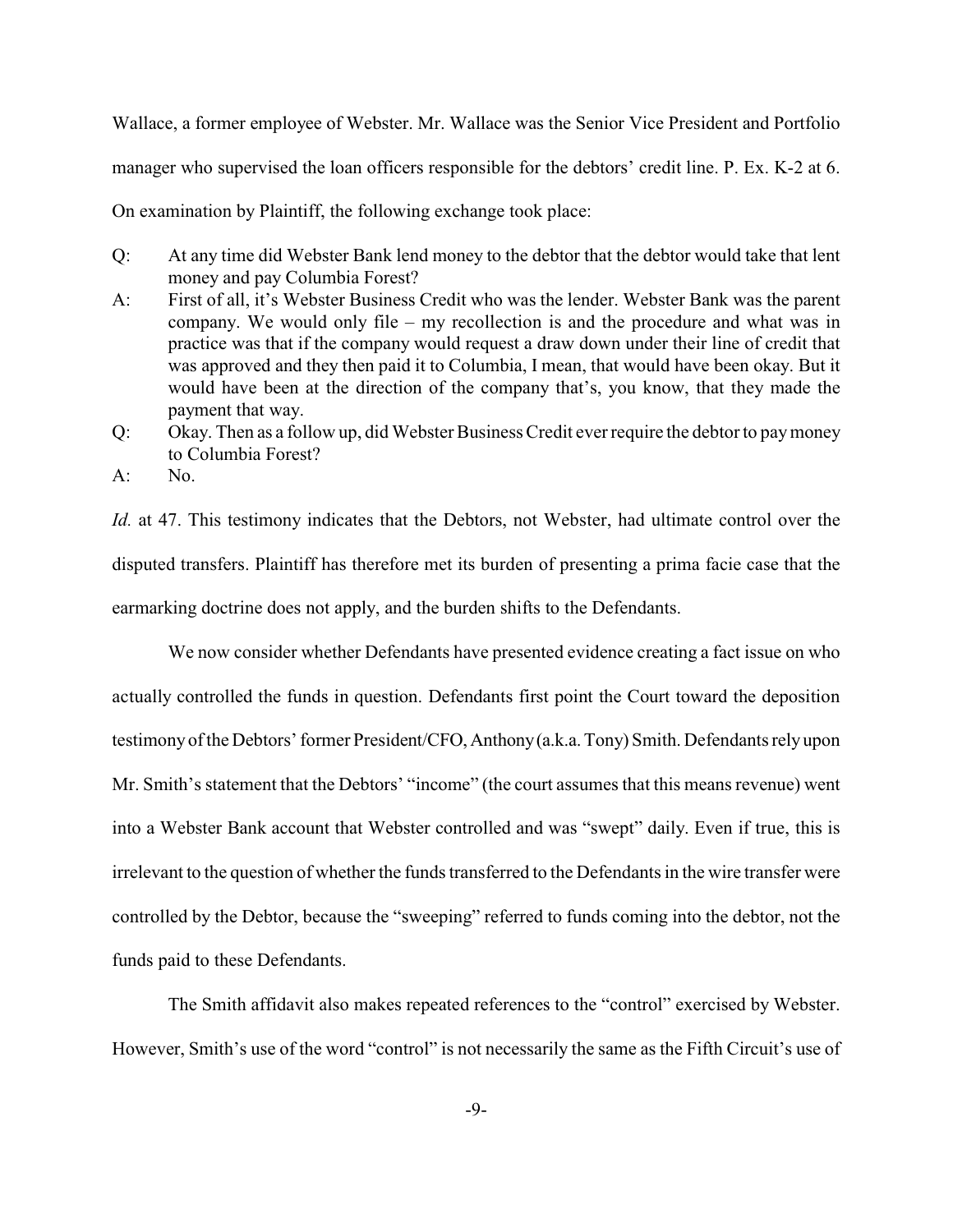the word. Smith testifies that Webster "saw" every check and "micro-managed" the Debtors. Smith also says that the Debtors, through their controller, had to obtain approval of every cash outlay in advance of having their credit line extended. Smith also said that he feared the repercussions of what would happen if he sent a check or made a wire to a vendor without having advance approval, saying that he would have his "head cut off." if he did so. Smith also speculated that there is no way that he could have sent the December 16 wire transfer without advance approval of Webster, including Webster's knowledge of who the funds were going to.

This does not help the Defendants. The situation that they describe, involving a requirement of advance approval of credit extensions with a perceived threat of a stopped payment on unapproved checks, is not the same kind of "control" that the Fifth Circuit requires for earmarking transactions. In this case, the Debtors were in daily negotiations with their lender, who was justifiably concerned about its borrowers' financial health. Nonetheless, when the negotiations were completed, Webster advanced the funds from the credit line. The Debtors then wrote checks or wired funds. The funds were therefore in the "control" of the Debtor. It is not the case that Webster could have paid anyone from these funds without authorization from the Debtors. Nor could Webster force the Debtors to transfer the funds to anyone, once the credit was advanced. Indeed, if anything, it is highly unlikely that Webster would have risked taking that kind of control, for fear of subjecting itself to a lender liability action.<sup>3</sup>

 $3$  There is no evidence in the record that Webster ever dishonored any check sent by the Debtors, and there is strong evidence that Webster *never* did so. *See* P. Ex. E-1 (Beasley Depo.) at 82:23-84:15 ("Q: Did – did you ever have a point where the bank bounced checks and just didn't advance when you wrote a check? A: No. No. [Webster complained about certain checks., but] . . . eventually they gave in."). Nor is there any evidence that it was Webster that insisted that the Defendants in this case be paid with Webster's funds. It was the Debtors that decided that Columbia needed to be paid, and Webster, in an exercise of business judgment, elected to advance funds to the Debtors so that they could continue operation. Loan proceeds, even those from closely monitored loans, are nonetheless the debtor's money. To harken back to *Southmark*, the Debtors, after receiving the advance, might well have found themselves needing to pay some other, even more critical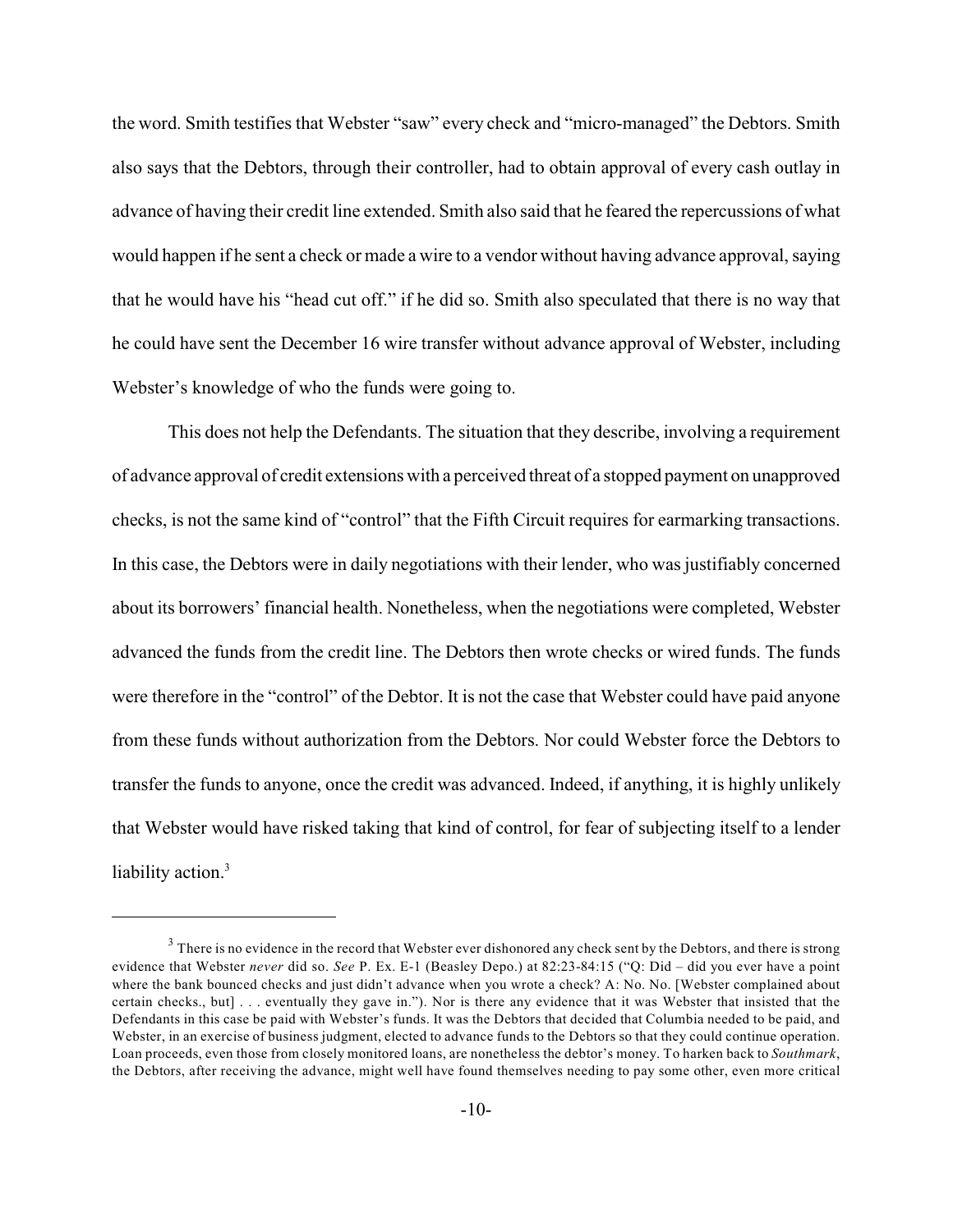Defendants also rely upon the testimony of Jason Beasly, the Debtors' former controller. Beasly testified that the Debtors' consultant, David Hofflich, had to approve everything that was disbursed. Even if true, this is of no help to the Defendants. Hofflich was not an employee of Webster; he was working for the debtor. Further, even if Hofflich were working for Webster, it cannot be the case that a lender – believing itself to be secured – could, by its veto power over every payment made by the debtor, shield all such payments from preference actions. Such an argument would eviscerate section 547(b). Mr. Beasly was also asked about the circumstances surrounding the challenged wire transfers. After stating that it was not unusual for a vendor to request payment by wire, Beasly was asked how he actually performed the wire. He responded:

- A. . . . Normal course of business we were able to do these things online. I could set them up online through the bank's internet site and it just showed up just like a check would show up against my – against my disbursements account and the loan covered it automatically. In this particular case, because of the overadvanced condition, I had to get permission to wire the money before we could advance it. I had to know they were going to advance the money before I released the wire.
- Q. And how would you get that permission?
- A. My guess is I probably called Art and said, "I need to do this, you know, this is one of our critical vendors."
- Q. And Art would say yes or no?
- A. Yes.
- Q. Okay. Do you remember doing that? I mean, do you have a recollection of that?
- A. I don't. It all kinds of those same kind of things run together because they were kind of inconsequential compared to what we were trying to accomplish.
- Q. Yeah. You seem pretty sure that you did it, though, with regard to those wires. Is it because of the time frame?
- A. It was the time frame and knowing that I -- I felt like I was walking on eggshells and I wasn't doing anything cash wise on my own. I just -- there was -- I literally did nothing without the consultants and the bank and Tony and everybody being aware of what we were doing.

vendor. There is no evidence to show that the Debtors could not have done so – albeit that doing so might have affected the Debtors' ability to obtain further advances. The Debtors made the decision whom to pay with money they borrowed from Webster. Columbia could not have compelled the Debtors to pay only Columbia out of the loan. *See Southmark*, 49 F.3d at 1116-17 (the ability of the debtor to choose which creditor to pay out of funds indicates that the funds are the debtor's property).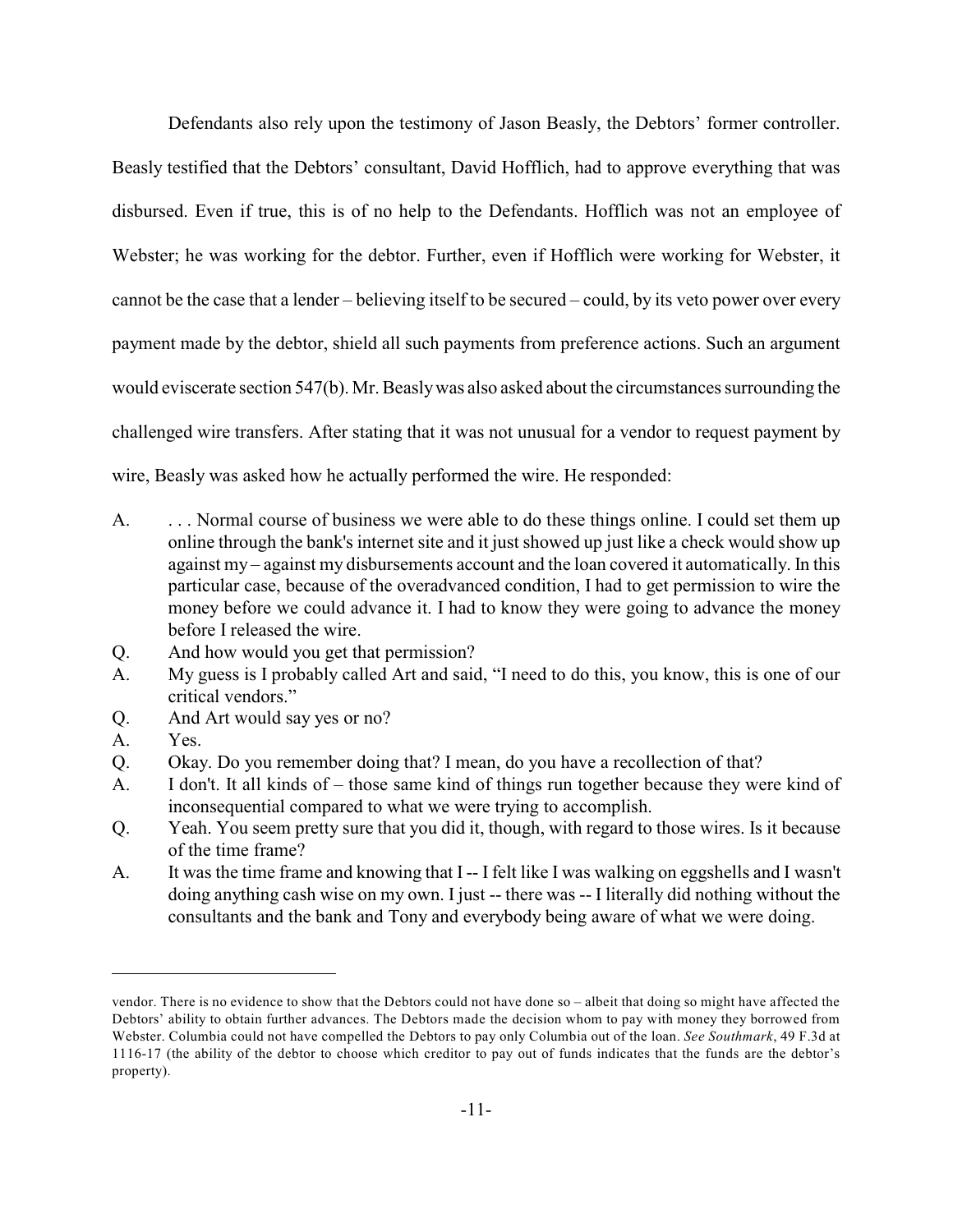P. Ex. E-1 at 85-86. This testimony does not create a fact issue involving Debtors' control over the funds. Beasley does not recall the actual wire transfer in question, nor does he recall any specific agreement regarding the payment of the funds. The best that he can say is that all transactions, in the timeframe of the alleged preference, required a advance notice to Webster. The sequence of events, therefore, was for Beasly to determine whom he would pay and make the requests of Webster, often with Hofflich's involvement. Upon receiving approval from Webster, Beasly – himself – would actually initiate the wire transfers to the vendors that he, Beasly, selected on behalf of the debtor..

In conclusion, the funds in question were not in the "control" of Webster. They were controlled by the Debtors. There is no evidence in the record to the contrary that is sufficient to create a genuine issue of material fact concerning the "control" requirement of the earmarking doctrine, as applied by the Fifth Circuit. The Defendants have therefore failed to meet their burden of presenting evidence that the transfers were not of an interest in the Debtors in property. Accordingly, the Court finds that the Plaintiff is entitled to judgment as a matter of law on the preference claims under section 547(b).

#### **Defendants' Affirmative Defenses under section 547(c)**

Defendants pled affirmative defenses under section  $547(c)(1)-(4)$ . Plaintiff moved for summary judgment on Defendants' affirmative defenses under these sections, placing the burden upon the Defendants to produce some evidence of the existence of each of the elements of these defenses. Defendants have failed to produce evidence or argument pertaining to section  $547(c)(1)$ ; therefore, Plaintiff is entitled to judgment as a matter of law that the section  $547(c)(1)$  defense does not apply. Further, the Defendants have also dropped their affirmative defense under section 547(c)(3) that they possessed a valid security interest securing the new value that was given to the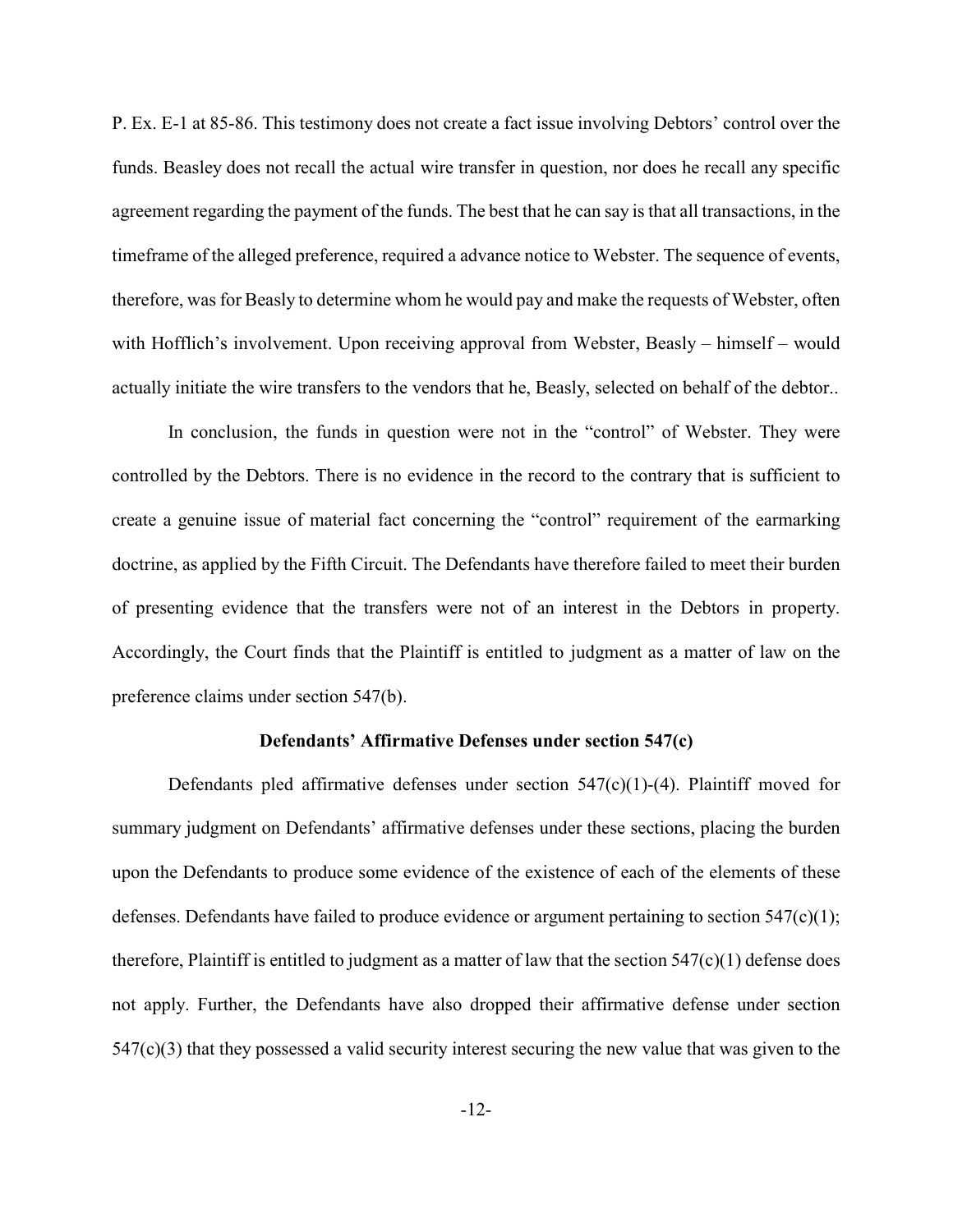Debtors. Supplement to Defendants' Response at 7 [Doc. # 41]. Accordingly, the Court will also grant judgment to the Plaintiff with respect to the section  $547(c)(3)$  defense. What remains are Defendants' defenses under sections 547(c)(2) and 547(c)(4).

# **Neither party is entitled to summary judgment**

#### **on the section 547(c)(2) "ordinary course" defense.**

The trustee may not avoid under this section a transfer–

\* \* \*

- (2) to the extent that such transfer was in payment of a debt incurred by the debtor in the ordinary course of business or financial affairs of the debtor and the transferee, and such transfer was--
	- (A) made in the ordinary course of business or financial affairs of the debtor and the transferee; or
	- (B) made according to ordinary business terms;

11 U.S.C. § 547(c)(2). This affirmative defense, known as the "ordinary course" defense, allows a preference defendant to shield from a trustee transfers that would otherwise be subject to return to the estate, if the defendant can prove the facts underlying the defense. 11 U.S.C.  $\S$  547(g).

The discussion here is brief. Defendants carried their burden of producing evidence of their prima facie case via their expert testimony – for both the "subjective" prong of section 547(2)(A) and the "objective" prong of section 547(2)(B). Plaintiff, in response, submitted rebuttal evidence demonstrating a genuine issue of material fact.<sup>4</sup> Accordingly, neither Plaintiff's motion for summary

<sup>&</sup>lt;sup>4</sup> Both parties submitted expert reports that differ on their version of the scope, relevance and meaning of facts relating to ordinary course transactions. The court is not required to accept as true either of the reports at this stage of the proceeding. Whether the reports will ultimately be persuasive will depend on the credibility of the experts, tested against cross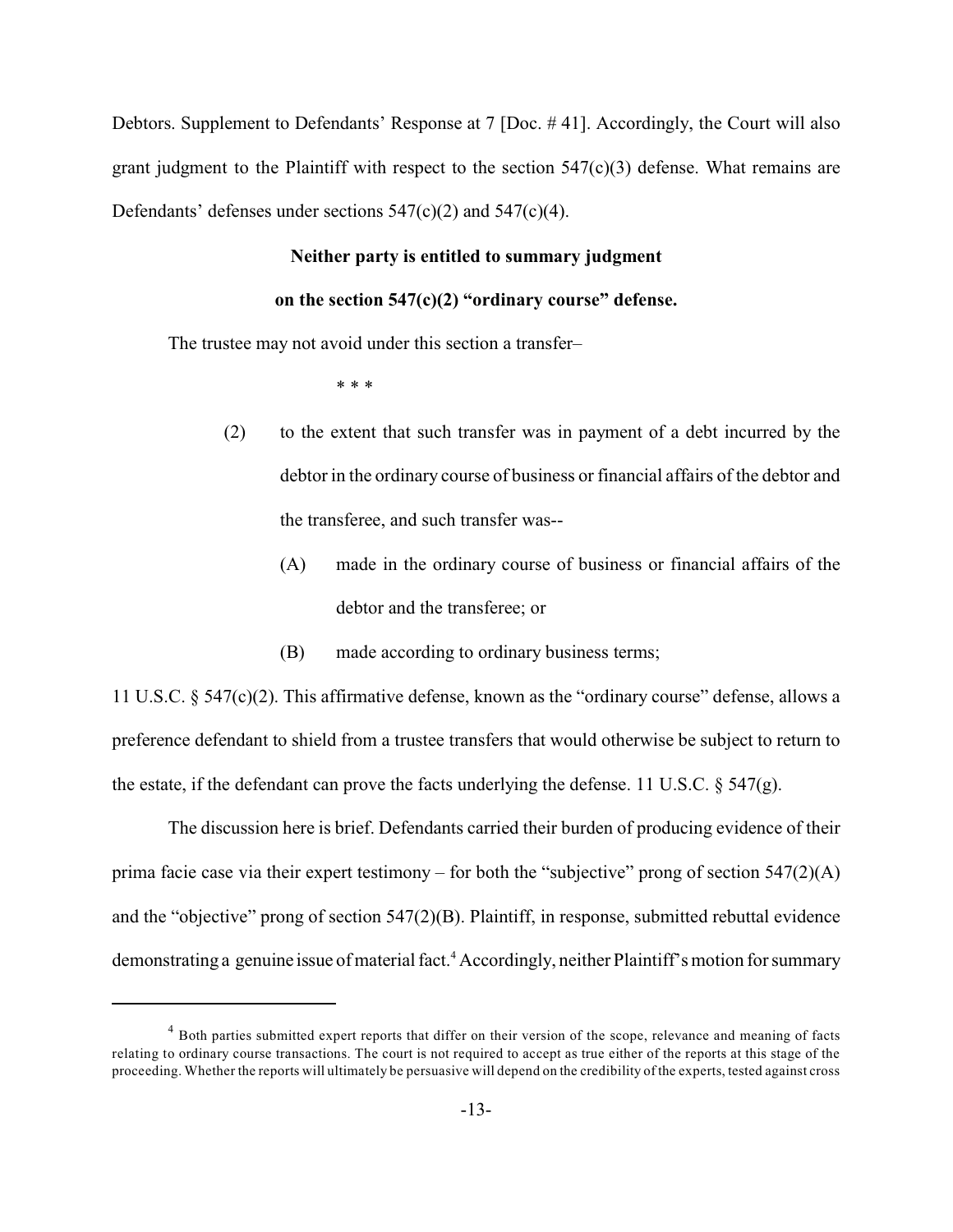judgment, nor Defendants' cross-motion for summary judgment will be granted. The section 547(c)(2) affirmative defense survives for trial in its entirety.

#### **Neither party is entitled to summary judgment**

### **on the section 547(c)(4) "new value" defense.**

The trustee may not avoid under this section a transfer–

\* \* \*

- (4) to or for the benefit of a creditor, to the extent that, after such transfer, such creditor gave new value to or for the benefit of the debtor--
	- (A) not secured by an otherwise unavoidable security interest; and
	- (B) on account of which new value the debtor did not make an otherwise unavoidable transfer to or for the benefit of such creditor;

11 U.S.C. § 547(c). The burden is upon the defendant to prove the existence of each of these elements. *Id.*  $\S$  547(g). The evidence in the summary judgment record contains copies of checks – presented by Plaintiff – evidencing the preferential transfers. The record also contains copies of invoices, evidencing the transfers of new value given to the Debtors. These invoices show the ship date and price of various shipments of product from the Defendants to the Debtors.

The first question is whether the new value supplied by the Defendants was secured by an otherwise unavoidable security interest. The history here is tortured, to say the least. Defendants' invoices expressly reserve a security interest in the goods shipped and the proceeds derived therefrom. The Defendants filed a UCC-1 on December 22, 2005 which claimed a security interest in the lumber products delivered to the Debtors under certain invoice numbers. However, the Court

examination at trial. That is quintessentially a matter of fact, not law.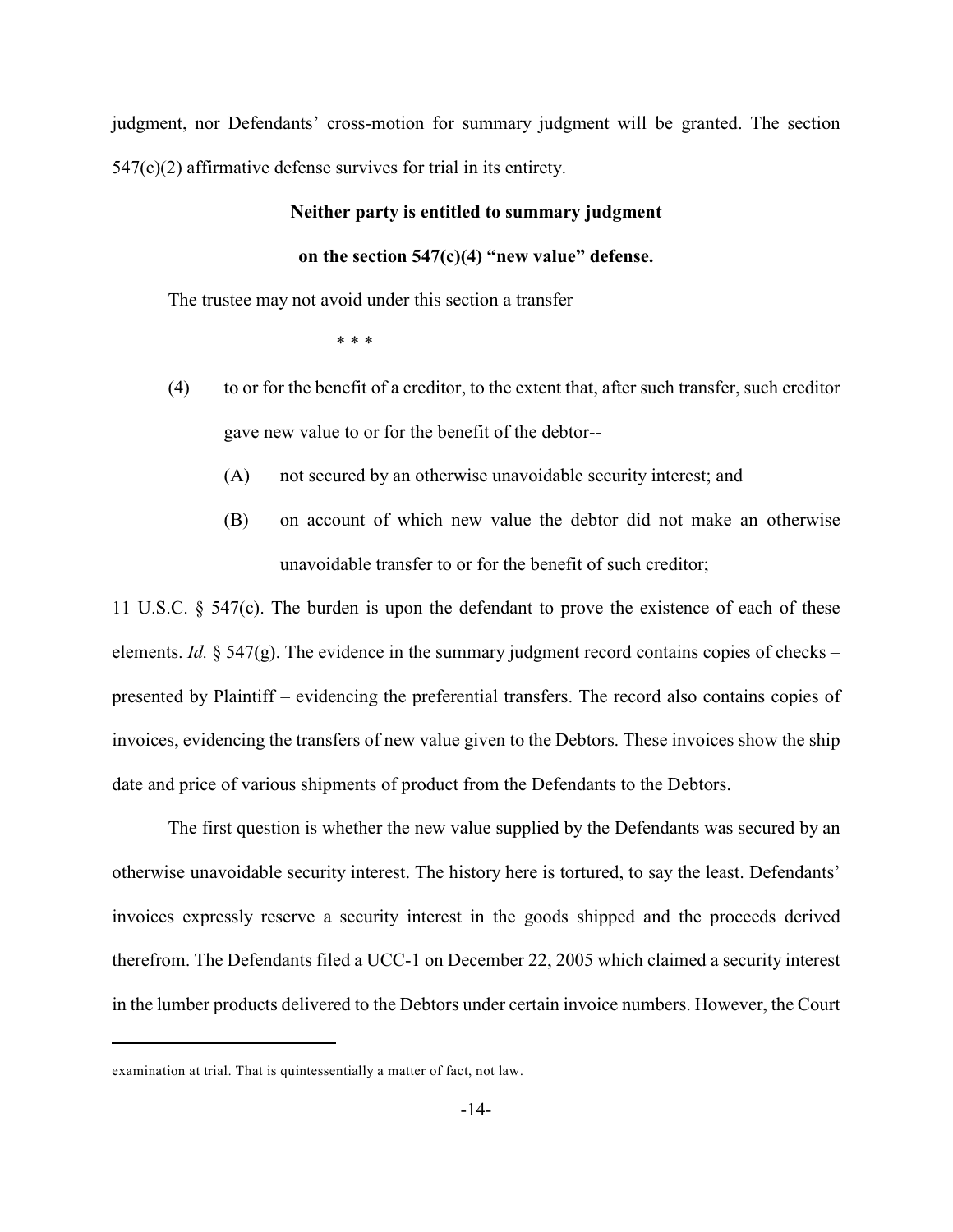does not discern any evidence that the Debtor "authenticated" a security agreement as required to make the agreement enforceable against the Debtor. *See* Oregon Rev. Stat. § 79.0203(b)(3); Tex. Bus. & Comm. Code  $\S$  9.203(b)(3). Without attachment, there can be no valid security interest. Defendants meet their burden under 547(c)(4)(A).

Plaintiff also argues that Defendants' statement in their answer that they had a valid, perfected security interest constituted a judicial admission of that fact. However, not every admission by counsel is a judicial admission. *See Martinez v. Bally's Louisiana, Inc.*, 244 F.3d 474, 476-77 (5th Cir. 2001) (distinguishing judicial admissions from ordinary evidentiary admissions). "A statement made by counsel during the course of trial may be considered a judicial admission if it was made intentionally as a waiver, releasing the opponent from proof of fact." *Id.* at 476. The Court is not convinced that Defendant's statements in paragraph 52 of the answer asserting a valid security interest were intended as a waiver for the purpose of Defendants' affirmative defense under section 547(c)(4) in paragraph 53. The Court instead finds that these are alternate pleadings that are expressly permitted under the Federal Rules. Fed. R. Civ. P. 8(e)(2). Under the liberal pleading rules of the Federal Rules of Civil Procedure, "one of two inconsistent pleas cannot be used as evidence in the trial of the other." *Continental Ins. Co. of New York v. Sherman*, 439 F.2d 1294 (5th Cir. 1971).

Further, as an equitable matter, the Court notes that Plaintiff was fully aware of the Defendants' assertion of the "new value" defense and of Defendants' alleged security interest. It is hard to imagine how Plaintiff would be prejudiced by Defendants' surrender of their alternate defense based upon such a security interest. The validity of the alleged security interest was already clearly in play, so Plaintiff had ample opportunity to research and conduct discovery on the matter.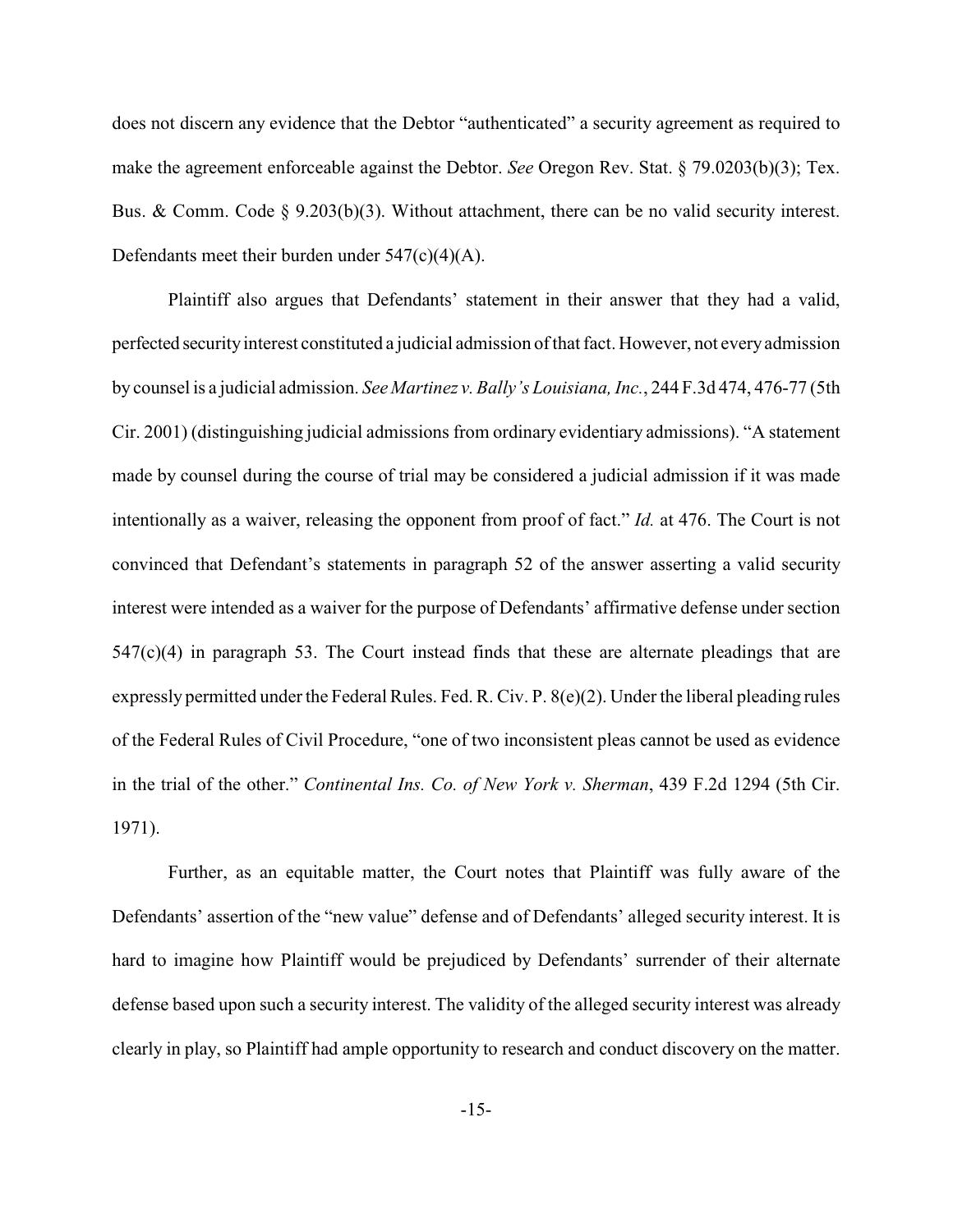Thus, even if the Defendants had made a *judicial* admission that they possessed a valid security interest, it is within the power of the Court to allow such admission to be withdrawn. *Martinez*, 244 F.3d at 477.

In conclusion, there is ample evidence that the transfers of new value were not secured by an otherwise unavoidable security interest. Defendants have therefore met their burden of showing sufficient evidence to make their prima facie case. Therefore, summary judgment on this defense must be denied to Plaintiff; however, Defendants have also cross-moved for summary judgment on this defense. There is some evidence in the record, as Defendants' themselves admit, to put the existence and validity of the security interest into question. The Court accordingly finds that there is a disputed issue of material fact regarding the existence of the security interest, making a grant of summary judgment to Defendants inappropriate as well. In short, the issue of a valid security interest for the purpose of section  $547(c)(4)$  survives for trial.

The next question is the extent to which the transfers of new value came after the preferential transfers. For the purpose of the new value analysis, the date of the transfer of funds by nonpostdated check from a debtor to a transferee is the date that the check is received by the creditor. *In re Tennessee Chemical Co.*, 112 F.3d 234 (6th Cir. 1997) (affirming the district court's reversal of the bankruptcy court's ruling that a date of honor rule, rather than a date of delivery rule, applied); *In re Gold Coast Seed Co.*, 30 B.R. 551 (B.A.P. 9th Cir. 1983) ("For the purposes of offsetting credit for new value under  $\S 547(c)(4)$ , we hold that the transfer occurred upon receipt of the check rather than later when the check was honored by the bank."); *Jones v. Aristech Chemical Corp.,* 157 B.R. 720, 722 (N.D. Ga. 1993); Alan N. Resnick, Henry J. Sommer & Lawrence P. King, 5 Collier on Bankruptcy ¶ 547.04[b] (15th ed. LexisNexis 2007);*see also Barnhill v. Johnson*, 503 U.S. 393, 402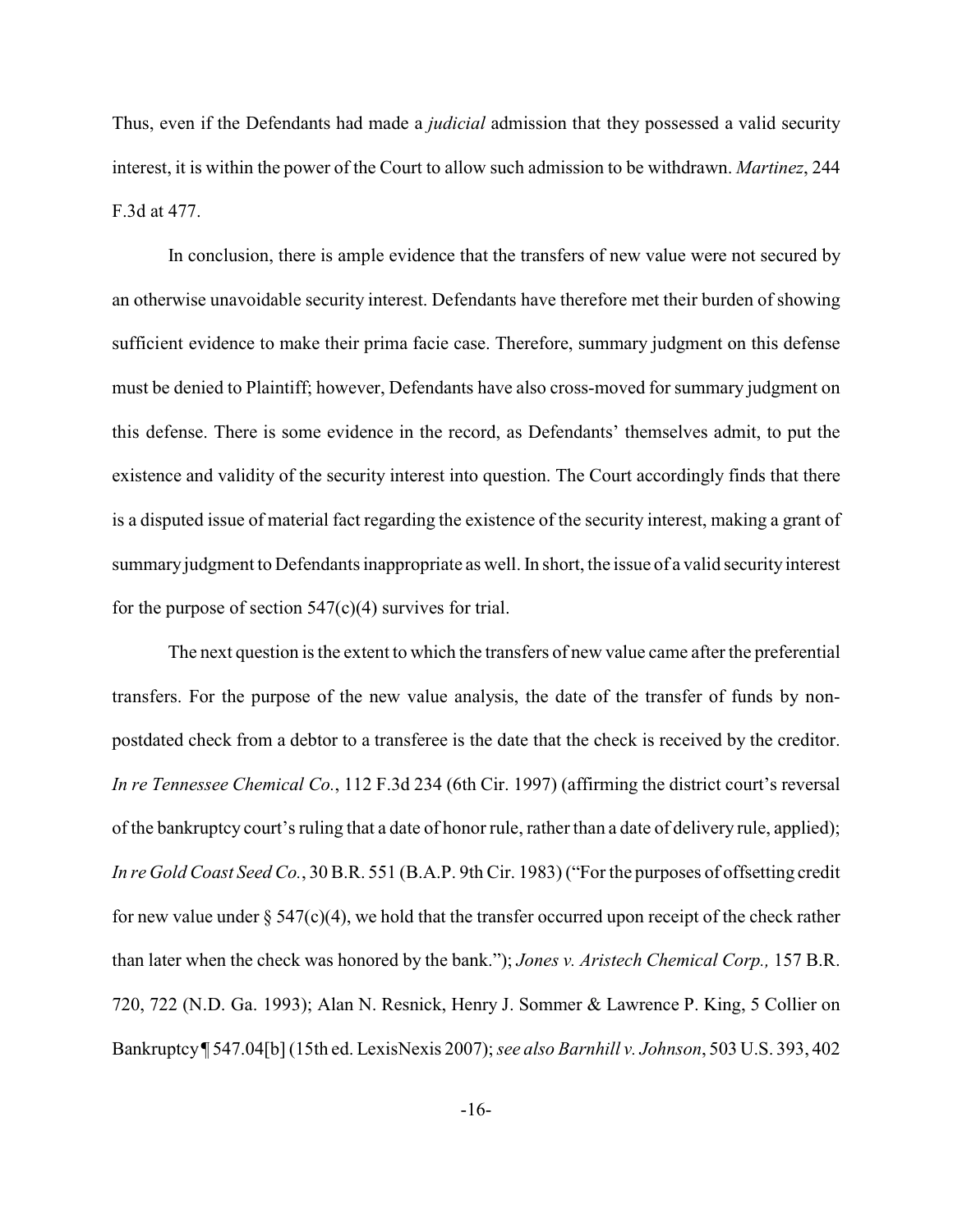(1992) (discussing the difference between the "date of delivery" rule for section 547(c), and the honor date rule of section 547(b)); *In re New York City Shoes, Inc*., 880 F.2d 679, 683 (3d Cir. 1989) (discussing the merit of the date of receipt rule). This is a sensible rule, for if it were the honor date – rather than the delivery date – that controlled, creditors concerned about a distressed customer's check being a preference would hold off extending new credit to that customer until that customer's check cleared the bank. This would act to discourage the granting of new credit to troubled customers – the very opposite of the "new value" exception's purpose. *Aristech*, 157 B.R. at 722.

This creates an interesting problem for Defendants. Plaintiff has presented, via exhibits authenticated by Randolph N. Osherow, Trustee of the Hardwood P-G, Inc. Litigation Trust, copies of checks and documentation of wire transfers that were honored by the Debtors' bank during the preference period. P. Ex. A-1. This is what the Plaintiff's used to make their prima facie case under section 547(b), and it was adequate to do so, for under section 547(b), it is the "honor date" that matters, not the date of delivery. *See Barnhill,* 503 U.S. at 402.

However, under section 547(c)(4), as discussed *supra*, it is the *delivery* date that matters, and there is no summary judgment evidence regarding the delivery date of the checks beyond the Plaintiff's exhibits. Indeed, the Court could speculate on the delivery date being some time between the date shown on the check (assuming – maybe – that it was not post-dated) and the date that the check was honored; however, the Court cannot so speculate now – on summary judgment. This is indeed a disputed issue of material fact, upon which *Defendants*, not Plaintiff, bear the burden.

How material is this? Before we turn to that question, we must address another matter. Does a transfer of "new value" from the preferred creditor to the debtor shield a preferential transfer under section 547(c)(4) when they occur on the same date? *In re M & L Business Mach. Co.*, 198 B.R. 800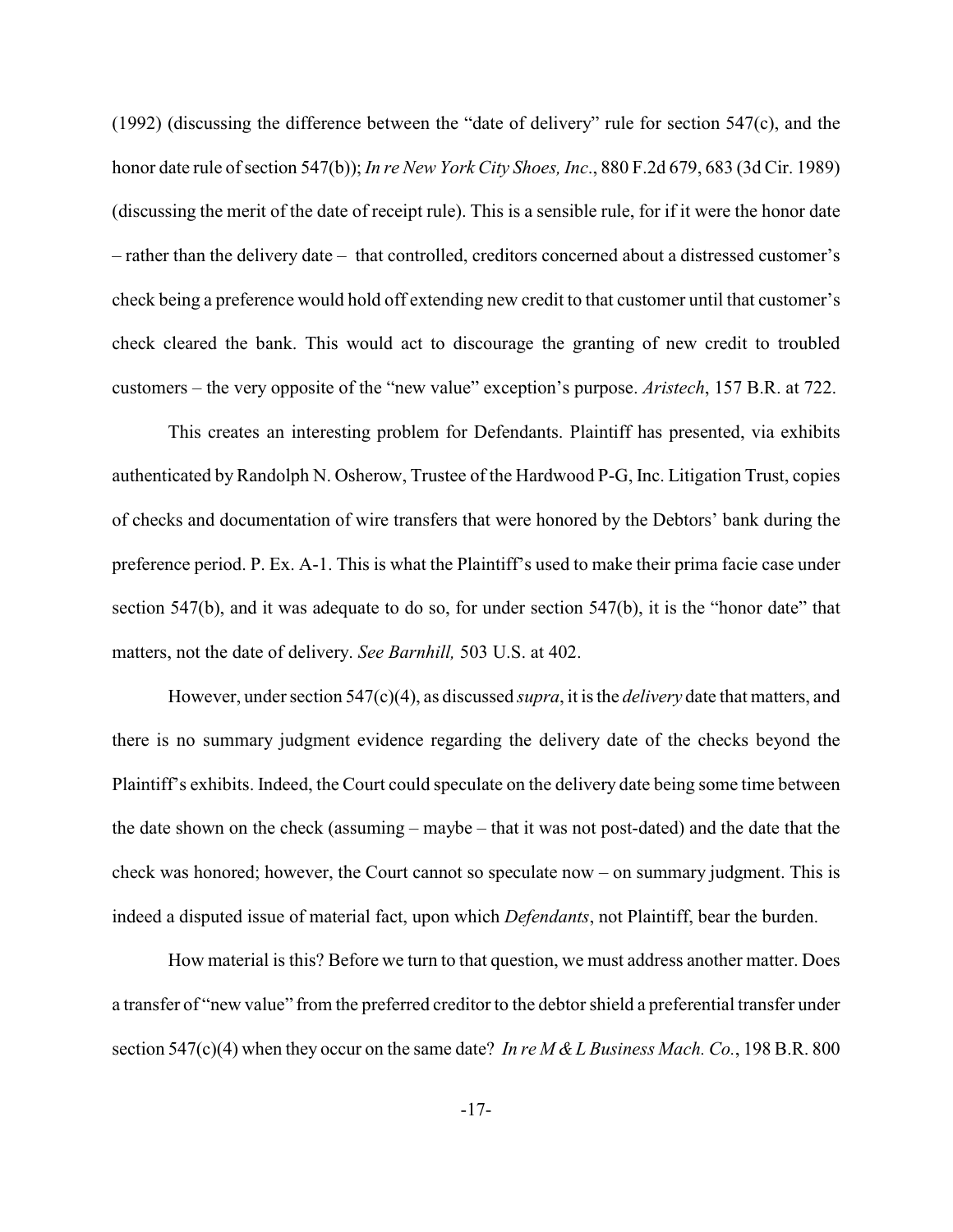(D. Colo 1996) affirmed a bankruptcy court's judgment, granted after a trial on the merits, that new value given on the same date as a preferential transfer did not shield the preference. The district court looked only at the dates of the transfer and found that when they occurred on the same date, the preference was not protected. *Id.* at 805. Another case, tried on a stipulated record, found that transfers occurring on the same date did not allow the application of the new value defense, because the burden of proving that the preference preceded the new value was on the creditor-defendant, and he had not met his burden to so prove. *In re Globe Building Materials, Inc.*, 344 B.R. 416 (Bankr. N.D. Ind. 2005). A Nevada Bankruptcy Court has said "It is critical for the operation of (c)(4) that new value be advanced subsequent to the transfer at issue, even if both transactions occur on the same day." *In re Western World Funding, Inc.*, 54 B.R. 470, 479 n.5 (Bankr. D. Nev. 1985). The Court, in its research, has found little else useful on this question.

From these cases, the Court concludes that when the record indicates the dates upon which a preferential transfer and a transfer of new value to the debtor occur, but does not indicate the times of the transfers, a material fact issue exists on whether the "new value" was given after the preference for the purpose of section 547(c)(4). In both *M & L* and *Globe Building*, the bankruptcy court held a trial and made findings of fact; neither case implicated the issues surrounding the procedural posture of a motion for summary judgment. *Globe Building*'s holding is consistent with this Court's view; the bankruptcy court made findings of fact, and it decided that the preference defendant had not met its burden of proving that the preference preceded the "new value". The holding of *M & L* is consistent with this explanation, although this issue was not directly addressed in the opinion. The Court concludes that a grant of summary judgment on such facts would be inappropriate on a preference defendant's motion for summary judgment based upon the application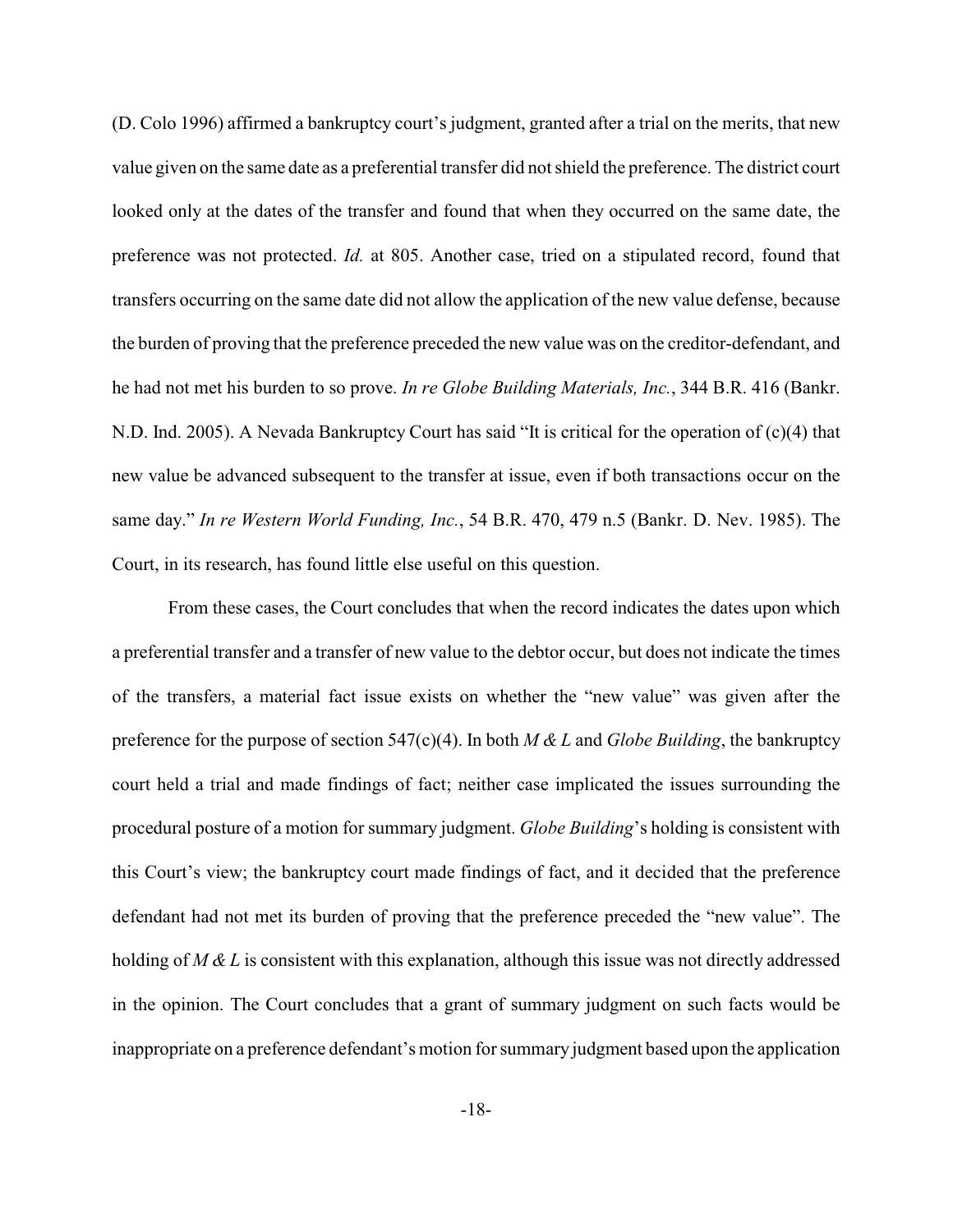of section  $547(c)(4)$ .

With these thoughts in mind, the Court reviews the record to determine whether a grant of summary judgment – to either Plaintiff or Defendants – is justified. For both summary judgment claims under section 547(c)(4), the Court uses the shipment date shown on the invoices as the date upon which new value was transferred to the Debtors. *Rushton v. E & S Int'l Enter. (In re Eleva, Inc.)*, 235 B.R. 486 (B.A.P. 10th Cir. 1999). This is consistent with the terms shown on the invoices, which specify that delivery is complete when the vendor presents the goods to a carrier for shipment.

We begin with Defendants' cross-motion for summary judgment. Of course, we take all inferences in favor of the non-movant, in this case, the Plaintiff. Therefore, in this analysis, the Court must infer that the date upon which the preferential transfers occurred was the honor date of the check, that is, the latest possible date that the Defendants could have received delivery of the check. This is in favor of the Plaintiff, because later transfer dates for preferences mean that fewer transfers of new value will apply to shield the preferences. *See* 11 U.S.C. § 547(c)(4). The Court further infers that any transfers of new value occurring on the same date as a preference did not happen subsequent to the preference. For illustration purposes only, and not as a finding of fact (which, of course, is forbidden in ruling on summary judgment), the Court attaches a chart showing the Court's analysis of the (c)(4) defense based upon the facts in the record and the assumptions stated *supra*. Appendix A. Specifically, the Court relied upon the invoices attached to the Supplement and the checks attached to the Osherow affidavit. The Court also assumed that no other affirmative defenses under section 547(c) applied and that none of the new value was secured by an otherwise unavoidable security interest. Under this analysis, the new value defense shields all but \$ 706,943 of the preference payments. This is a different result from that obtained by the Defendants' "new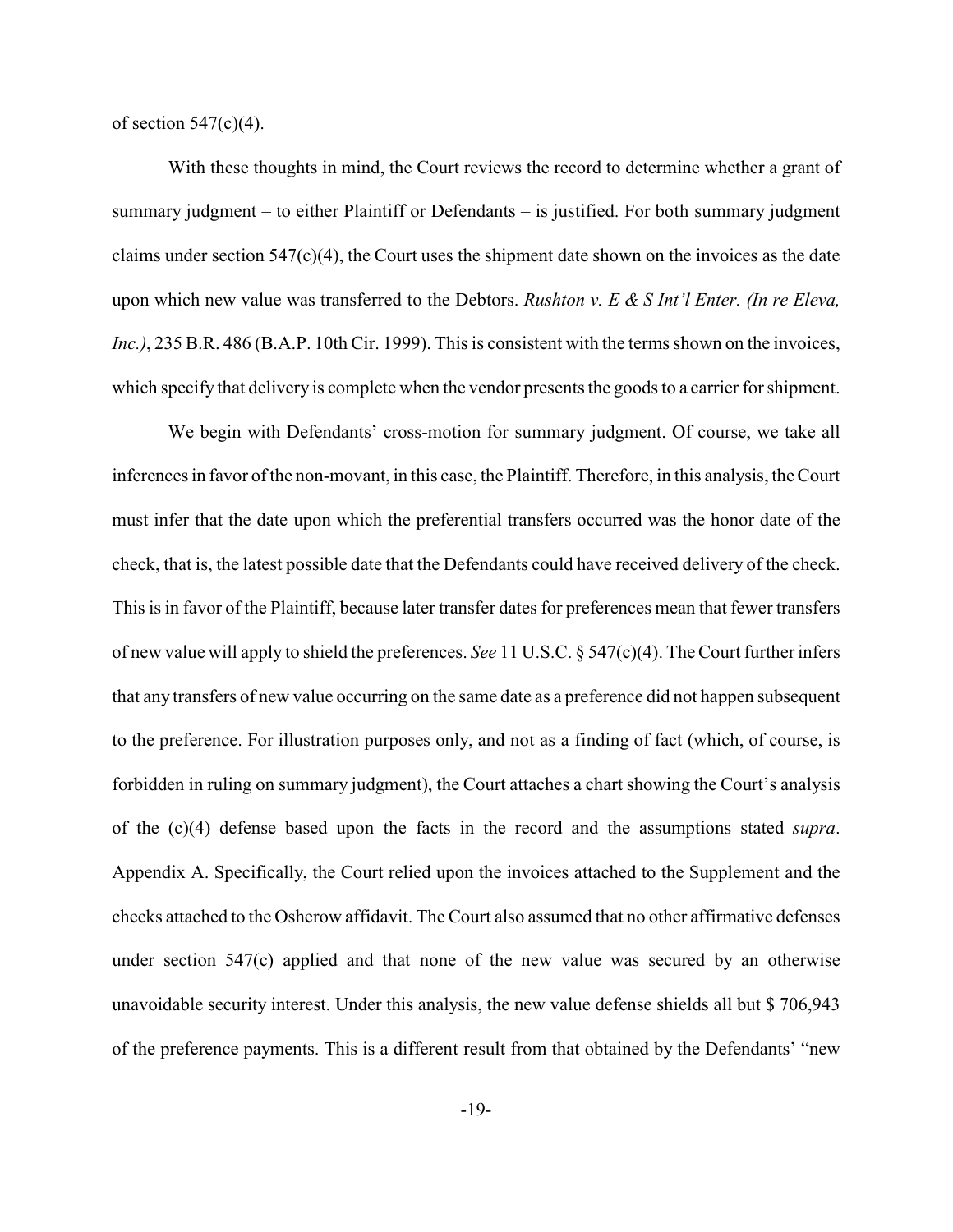value" expert. The Court notes that the Defendants' expert seems to have included certain invoices that the Court did not see in the record; however, because the Court's example is merely illustrative, the discrepancies are of no immediate import.

Turning to Plaintiff's motion for summary judgment on the new value defense, we take all inferences in favor of the Defendants. This means that we infer that any check was delivered to the Defendants on the same date as borne by the check<sup>5</sup>. Further, we assume that the checks were delivered prior to the transfer of any new value occurring on the same date. Under the same analysis, again for illustrative purposes only, the new value defense shields all but \$369,125 of the preference payments. Appendix B.

In light of a \$337,818 difference in the result, the Court views the unresolved factual issues as material. Accordingly, the Court will deny the Plaintiff's motion for summary judgment on the (c)(4) defense and also denies the Defendants' cross-motion for summary judgment on the same defense. Defendants will bear the burden at trial of showing the dates that they received the checks representing preferential transfers. For those checks that Defendants received on the same date as they transferred new value to Debtors, Defendants also bear the burden of showing that the checks were received prior in time to these same-day shipments. *See* 11 U.S.C. § 547(g).

#### **Conclusion**

In conclusion, the Plaintiff is entitled to summary judgment on its section 547(b) claim.

 $<sup>5</sup>$  This inference requires some explanation. For post-dated checks, there is a rebuttable presumption that the transfer</sup> occurred either on the date on the face of the check or the date that the check clears the bank. *In re New York City Shoes, Inc.*, 880 F.2d 679, 679 (3d Cir. 1989). Because all inferences are in favor of defendant, and because earlier dates favor the defendant, for any post-dated checks we must infer the earlier of these two dates, that is, the date shown on the check. If a check is not post-dated, however, we must still infer the earliest date possible from the evidence. *Ex hypothesi* ,the check could not have been delivered prior to the date on the check, or it *would* be post-dated. Therefore, the earliest possible delivery date for the check would again be the date shown on the check.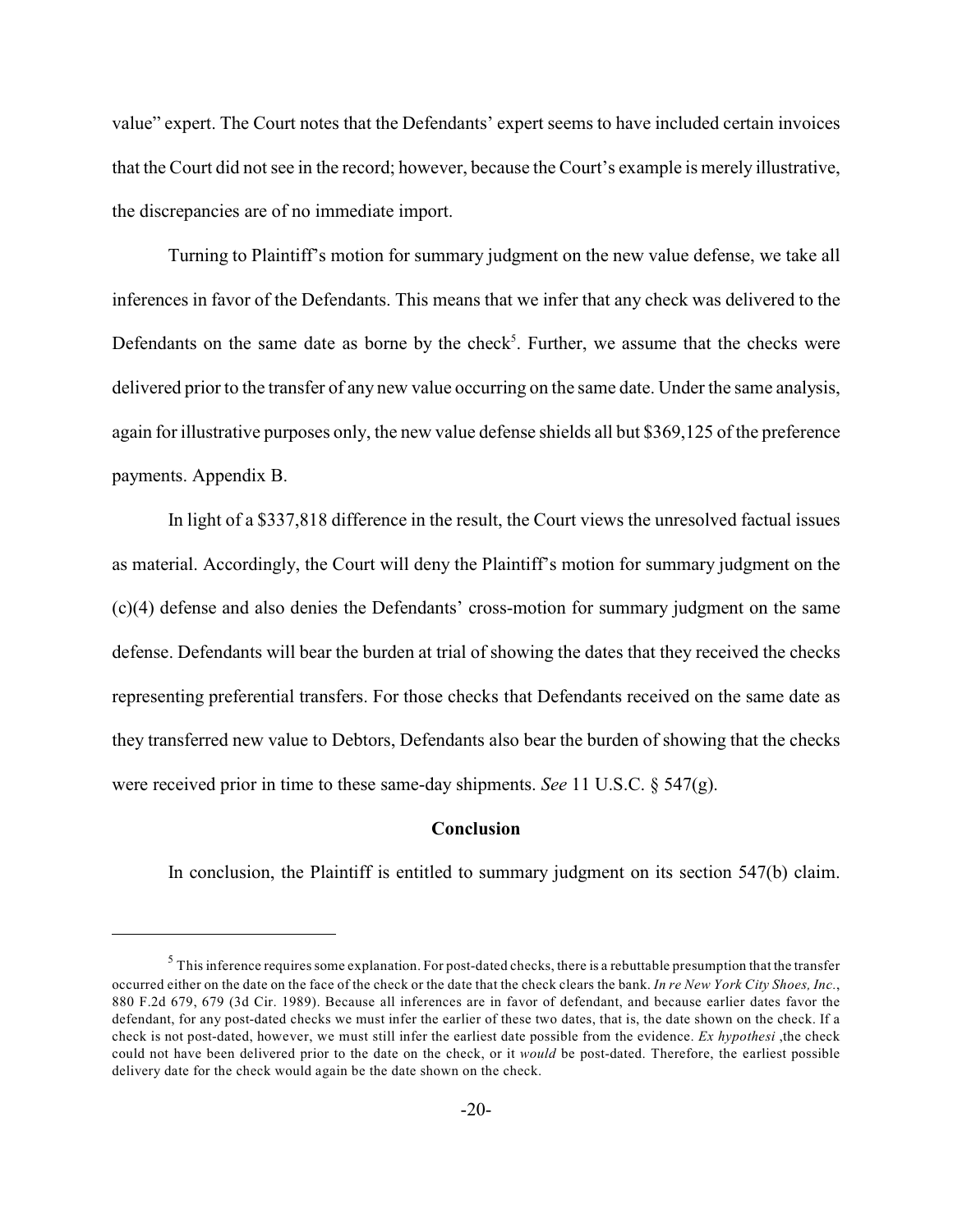Plaintiff is also entitled to summary judgment on the affirmative defenses of section 547(c)(1) and 547(c)(3). The Court will deny the Plaintiff's motion for summary judgment regarding the  $547(c)(2)$ and (c)(4) affirmative defenses. Defendants' cross-motion for summary judgment is denied. All other relief not expressly granted will be denied. The Court will enter a separate order consistent with the decision.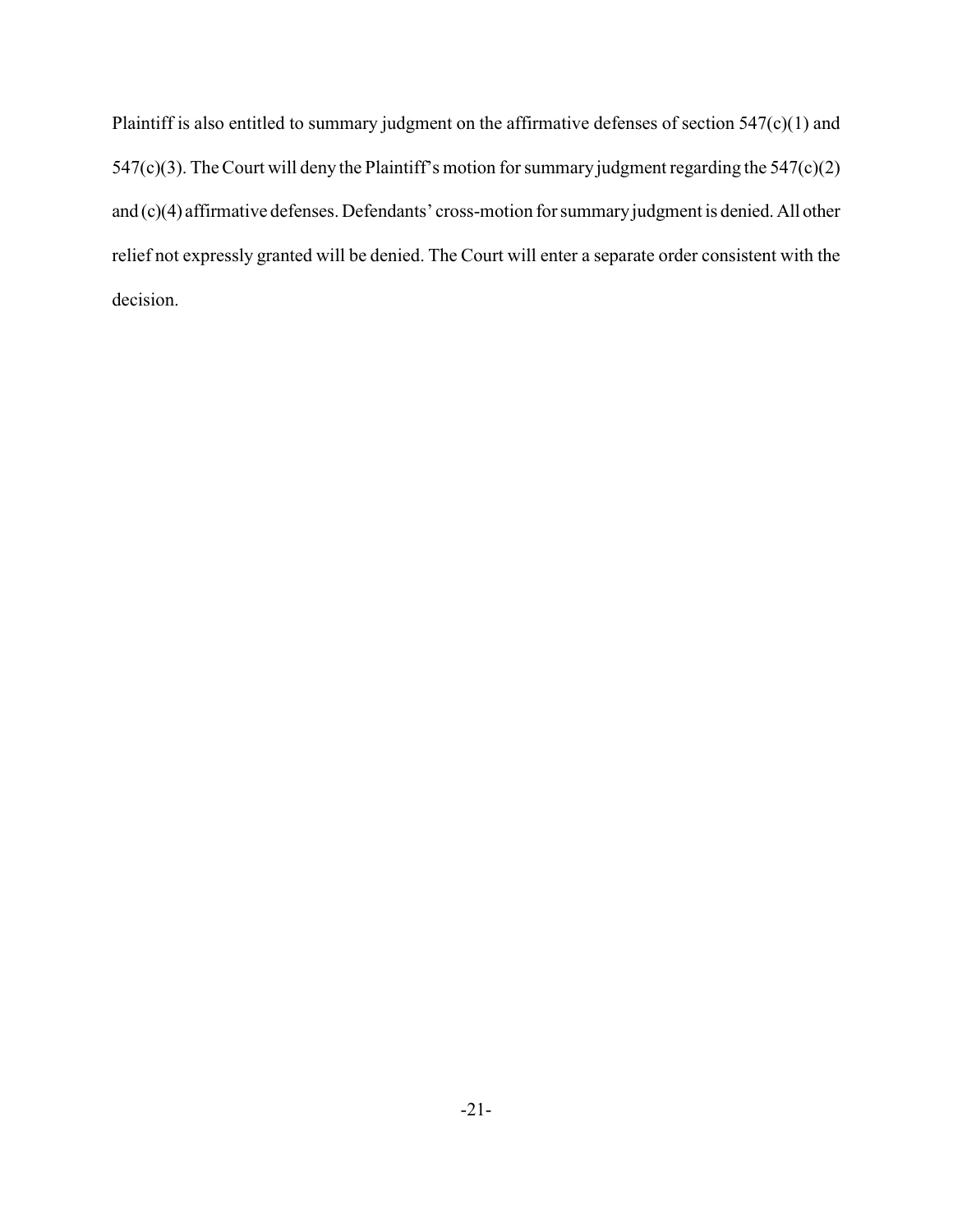|           | Transfer | Amount of Preferential | Amount of New | <b>Running Preference</b> |
|-----------|----------|------------------------|---------------|---------------------------|
| Invoice # | Date     | Transfer               | Value         | Value                     |
| 54331     | 10/11/05 |                        | \$4,026       | \$0                       |
| 54325     | 10/11/05 |                        | \$13,219      | \$0                       |
| 54329     | 10/11/05 |                        | \$13,637      | \$0                       |
| 54344     | 10/11/05 |                        | \$14,051      | \$0                       |
| 125966    | 10/11/05 |                        | \$19,752      | \$0                       |
| 125964    | 10/11/05 |                        | \$28,673      | \$0                       |
| 125965    | 10/11/05 |                        | \$34,672      | \$0                       |
| 125963    | 10/11/05 |                        | \$35,339      | \$0                       |
| 125962    | 10/11/05 |                        | \$37,353      | \$0                       |
| 54408     | 10/12/05 |                        | \$883         | \$0                       |
| 54403     | 10/12/05 |                        | \$12,800      | \$0                       |
| 126067    | 10/12/05 |                        | \$15,622      | \$0                       |
| 126068    | 10/12/05 |                        | \$19,898      | \$0                       |
| 54412     | 10/12/05 |                        | \$21,504      | \$0                       |
| 126066    | 10/12/05 |                        | \$25,003      | \$0                       |
| 126065    | 10/12/05 |                        | \$41,386      | \$0                       |
|           | 10/12/05 | \$114,809              |               | \$114,809                 |
| 54613     | 10/14/05 |                        | \$4,982       | \$109,827                 |
| 54573     | 10/14/05 |                        | \$6,234       | \$103,593                 |
|           |          |                        |               |                           |
| 54572     | 10/14/05 |                        | \$7,142       | \$96,451                  |
| 54556     | 10/14/05 |                        | \$10,717      | \$85,734                  |
| 54537     | 10/14/05 |                        | \$12,880      | \$72,854                  |
| 54533     | 10/14/05 |                        | \$12,886      | \$59,968                  |
| 54516     | 10/14/05 |                        | \$13,843      | \$46,125                  |
| 54534     | 10/14/05 |                        | \$14,484      | \$31,641                  |
| 54538     | 10/14/05 |                        | \$24,850      | \$6,791                   |
|           | 10/14/05 | \$54,986               |               | \$61,777                  |
|           | 10/17/05 | \$53,169               |               | \$114,946                 |
|           | 10/17/05 | \$63,636               |               | \$178,582                 |
|           | 10/17/05 | \$209,518              |               | \$388,100                 |
|           | 10/17/05 | \$145,965              |               | \$534,065                 |
|           | 10/17/05 | \$122,476              |               | \$656,541                 |
| 126535    | 10/19/05 |                        | \$1,426       | \$655,115                 |
| 126534    | 10/19/05 |                        | \$39,228      | \$615,887                 |
| 126533    | 10/19/05 |                        | \$45,724      | \$570,163                 |
| 54710     | 10/20/05 |                        | \$12,208      | \$557,955                 |
| 54704     | 10/20/05 |                        | \$12,880      | \$545,075                 |
| 54700     | 10/20/05 |                        | \$16,360      | \$528,715                 |
|           | 10/20/05 | \$126,487              |               | \$655,202                 |
| 54780     | 10/21/05 |                        | \$11,968      | \$643,234                 |
| 54882     | 10/21/05 |                        | \$15,568      | \$627,666                 |
| 54798     | 10/21/05 |                        | \$21,720      | \$605,946                 |
| 126746    | 10/22/05 |                        | \$31,330      | \$574,616                 |
| 126747    | 10/22/05 |                        | \$99,470      | \$475,146                 |
| 126841    | 10/24/05 |                        | \$23,137      | \$452,009                 |
|           | 10/24/05 | \$63,168               |               | \$515,177                 |
| 126889    | 10/25/05 |                        | \$29,330      | \$485,847                 |
|           | 10/25/05 | \$95,206               |               | \$581,053                 |

# **Appendix A:Hypothetical § 547(c)(4) Analysis on Defendants' Cross-Motion for Summary Judgment**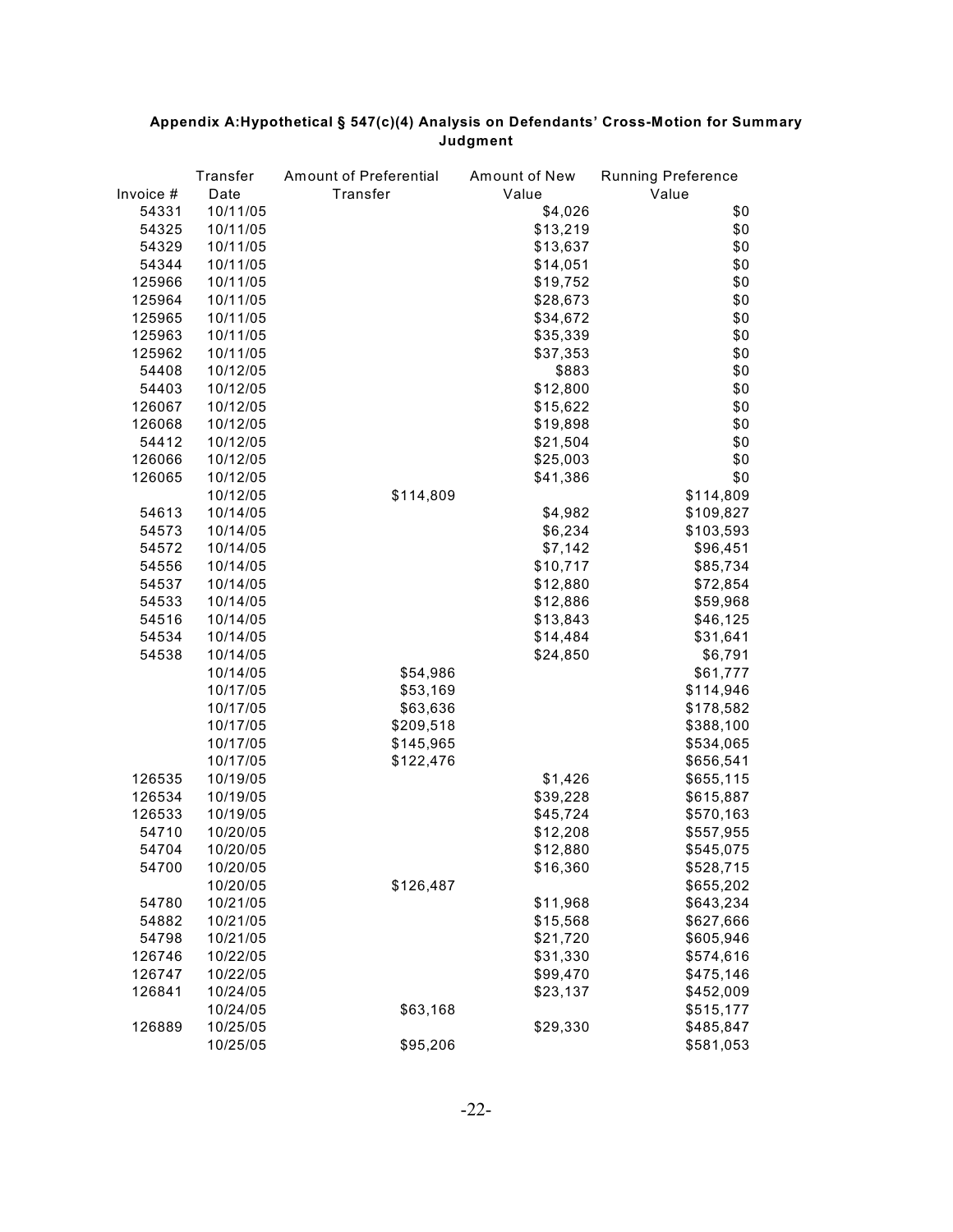|        | 10/25/05 | \$128,950 |          | \$710,003 |
|--------|----------|-----------|----------|-----------|
| 126966 | 10/26/05 |           | \$41,821 | \$668,182 |
|        | 10/26/05 | \$115,389 |          | \$783,571 |
|        | 10/26/05 | \$111,505 |          | \$895,076 |
| 54973  | 10/27/05 |           | \$12,176 | \$882,900 |
| 54976  | 10/27/05 |           | \$12,208 | \$870,692 |
| 54975  | 10/27/05 |           | \$12,310 | \$858,382 |
| 54984  | 10/27/05 |           | \$12,382 | \$846,000 |
| 127058 | 10/27/05 |           | \$22,868 | \$823,132 |
| 127059 | 10/27/05 |           | \$30,227 | \$792,905 |
| 55028  | 10/28/05 |           | \$13,882 | \$779,023 |
|        | 10/28/05 | \$79,366  |          | \$858,389 |
| 127179 |          |           |          |           |
|        | 10/29/05 |           | \$16,064 | \$842,325 |
| 127180 | 10/29/05 |           | \$31,629 | \$810,696 |
| 55070  | 10/31/05 |           | \$11,624 | \$799,072 |
| 127361 | 11/1/05  |           | \$29,745 | \$769,327 |
| 55236  | 11/3/05  |           | \$13,640 | \$755,687 |
| 127540 | 11/3/05  |           | \$27,567 | \$728,120 |
| 127539 | 11/3/05  |           | \$29,222 | \$698,898 |
| 55279  | 11/4/05  |           | \$11,638 | \$687,260 |
| 55277  | 11/4/05  |           | \$11,997 | \$675,263 |
| 55276  | 11/4/05  |           | \$12,208 | \$663,055 |
|        | 11/4/05  | \$13,015  |          | \$676,070 |
|        | 11/4/05  | \$107,381 |          | \$783,451 |
| 127640 | 11/5/05  |           | \$25,715 | \$757,736 |
| 127639 | 11/5/05  |           | \$26,071 | \$731,665 |
| 55364  | 11/8/05  |           | \$12,208 | \$719,457 |
| 55365  | 11/8/05  |           | \$12,208 | \$707,249 |
| 55384  | 11/8/05  |           | \$13,717 | \$693,532 |
| 55376  | 11/8/05  |           | \$14,071 | \$679,461 |
| 127846 | 11/8/05  |           | \$18,158 | \$661,303 |
| 127845 | 11/8/05  |           | \$36,319 | \$624,984 |
| 127844 | 11/8/05  |           | \$38,548 | \$586,436 |
|        | 11/8/05  | \$80,120  |          | \$666,556 |
|        | 11/8/05  | \$94,124  |          | \$760,680 |
| 55416  | 11/9/05  |           | \$5,132  | \$755,548 |
| 127918 | 11/9/05  |           | \$18,109 | \$737,439 |
| 127917 | 11/9/05  |           | \$29,522 | \$707,917 |
| 127996 | 11/10/05 |           | \$18,355 | \$689,562 |
| 127995 | 11/10/05 |           | \$37,945 | \$651,617 |
| 55503  | 11/11/05 |           | \$12,208 | \$639,409 |
| 55495  | 11/11/05 |           | \$14,259 | \$625,150 |
|        |          |           |          | \$610,534 |
| 559490 | 11/11/05 |           | \$14,616 |           |
| 128103 | 11/13/05 |           | \$28,061 | \$582,473 |
| 55529  | 11/14/05 |           | \$15,256 | \$567,217 |
| 128209 | 11/14/05 |           | \$23,070 | \$544,147 |
| 128210 | 11/14/05 |           | \$33,610 | \$510,537 |
| 55562  | 11/15/05 |           | \$2,976  | \$507,561 |
| 55573  | 11/15/05 |           | \$13,458 | \$494,103 |
| 55625  | 11/15/05 |           | \$24,613 | \$469,490 |
| 55577  | 11/15/05 |           | \$25,405 | \$444,085 |
|        | 11/15/05 | \$54,687  |          | \$498,772 |
| 55621  | 11/16/05 |           | \$14,186 | \$484,586 |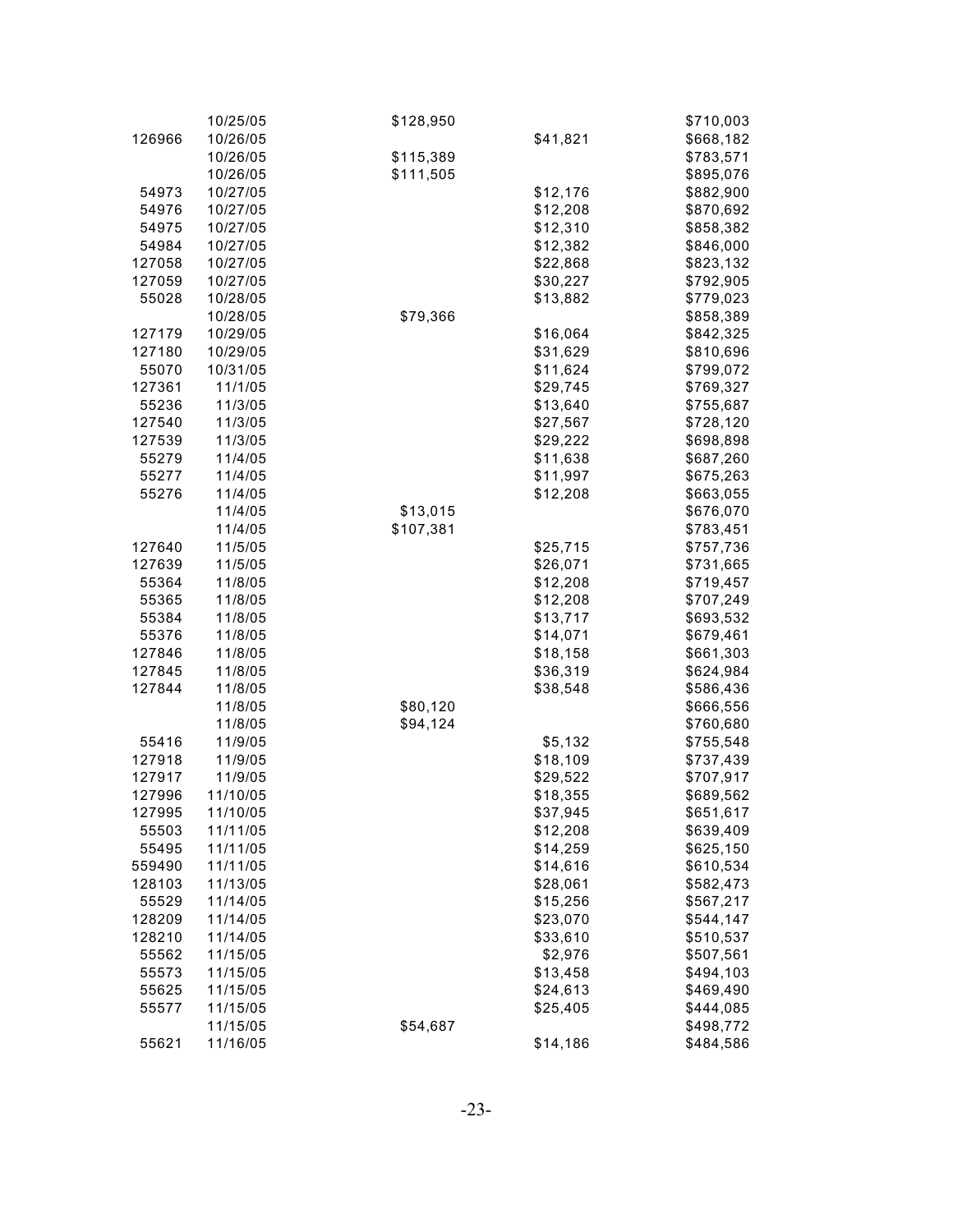|         | 11/16/05 | \$349,458   |             | \$834,044   |
|---------|----------|-------------|-------------|-------------|
| 55693   | 11/17/05 |             | \$18,671    | \$815,373   |
| 128433  | 11/17/05 |             | \$38,763    | \$776,610   |
| 55741   | 11/18/05 |             | \$12,208    | \$764,402   |
| 55782   | 11/18/05 |             | \$16,224    | \$748,178   |
| 128543  | 11/19/05 |             | \$27,175    | \$721,003   |
| 128650  | 11/21/05 |             | \$26,154    | \$694,849   |
|         | 11/22/05 | \$52,069    |             | \$746,918   |
| 55823   | 11/23/05 |             | \$13,344    | \$733,574   |
| 128806  | 11/24/05 |             | \$38,601    | \$694,973   |
| 1128910 | 11/28/05 |             | \$24,005    | \$670,968   |
| 128909  | 11/28/05 |             | \$46,650    | \$624,318   |
|         | 11/28/05 | \$322,824   |             | \$947,142   |
|         | 11/28/05 | \$51,511    |             | \$998,653   |
| 128998  | 11/29/05 |             | \$15,957    | \$982,696   |
| 55920   | 11/29/05 |             | \$16,224    | \$966,472   |
| 128997  | 11/29/05 |             | \$38,958    | \$927,514   |
| 55952   | 11/30/05 |             | \$13,888    | \$913,626   |
| 129133  | 12/1/05  |             | \$16,007    | \$897,619   |
| 56029   | 12/2/05  |             | \$13,408    | \$884,211   |
| 56015   | 12/2/05  |             | \$14,455    | \$869,756   |
| 56016   | 12/2/05  |             | \$17,421    | \$852,335   |
| 56051   | 12/5/05  |             | \$12,629    | \$839,706   |
| 556149  | 12/5/05  |             | \$15,848    | \$823,858   |
| 129320  | 12/5/05  |             | \$24,668    | \$799,190   |
| 129321  | 12/5/05  |             | \$27,843    | \$771,347   |
|         | 12/5/05  | \$172,621   |             | \$943,968   |
| 129395  | 12/6/05  |             | \$28,797    | \$915,171   |
|         | 12/6/05  | \$128,552   |             | \$1,043,723 |
| 56150   | 12/7/05  |             | \$13,067    | \$1,030,656 |
| 129468  | 12/7/05  |             | \$17,973    | \$1,012,683 |
| 129467  | 12/7/05  |             | \$38,188    | \$974,495   |
| 56189   | 12/8/05  |             | \$11,984    | \$962,511   |
| 129560  | 12/8/05  |             | \$14,508    | \$948,003   |
| 56192   | 12/8/05  |             | \$14,725    | \$933,278   |
| 129561  | 12/8/05  |             | \$35,867    | \$897,411   |
| 56144   | 12/9/05  |             | \$11,336    | \$886,075   |
| 129659  | 12/9/05  |             | \$28,249    | \$857,826   |
| 56282   | 12/12/05 |             | \$12,208    | \$845,618   |
| 52688   | 12/12/05 |             | \$12,208    | \$833,410   |
| 56296   | 12/12/05 |             | \$12,814    | \$820,596   |
| 56284   | 12/12/05 |             | \$13,216    | \$807,380   |
| 129753  | 12/12/05 |             | \$42,274    | \$765,106   |
| 129752  | 12/12/05 |             | \$43,302    | \$721,804   |
| 129754  | 12/12/05 |             | \$89,606    | \$632,198   |
| 129841  | 12/13/05 |             | \$15,376    | \$616,822   |
| 129840  | 12/13/05 |             | \$16,774    | \$600,048   |
| 129839  | 12/13/05 |             | \$39,864    | \$560,184   |
| 129991  | 12/14/05 |             | \$15,870    | \$544,314   |
| 56419   | 12/16/05 |             | \$12,056    | \$532,258   |
|         | 12/16/05 | \$213,008   |             | \$745,266   |
| 13011   | 12/17/05 |             | \$38,323    | \$706,943   |
|         | Totals   | \$3,124,000 | \$2,754,875 |             |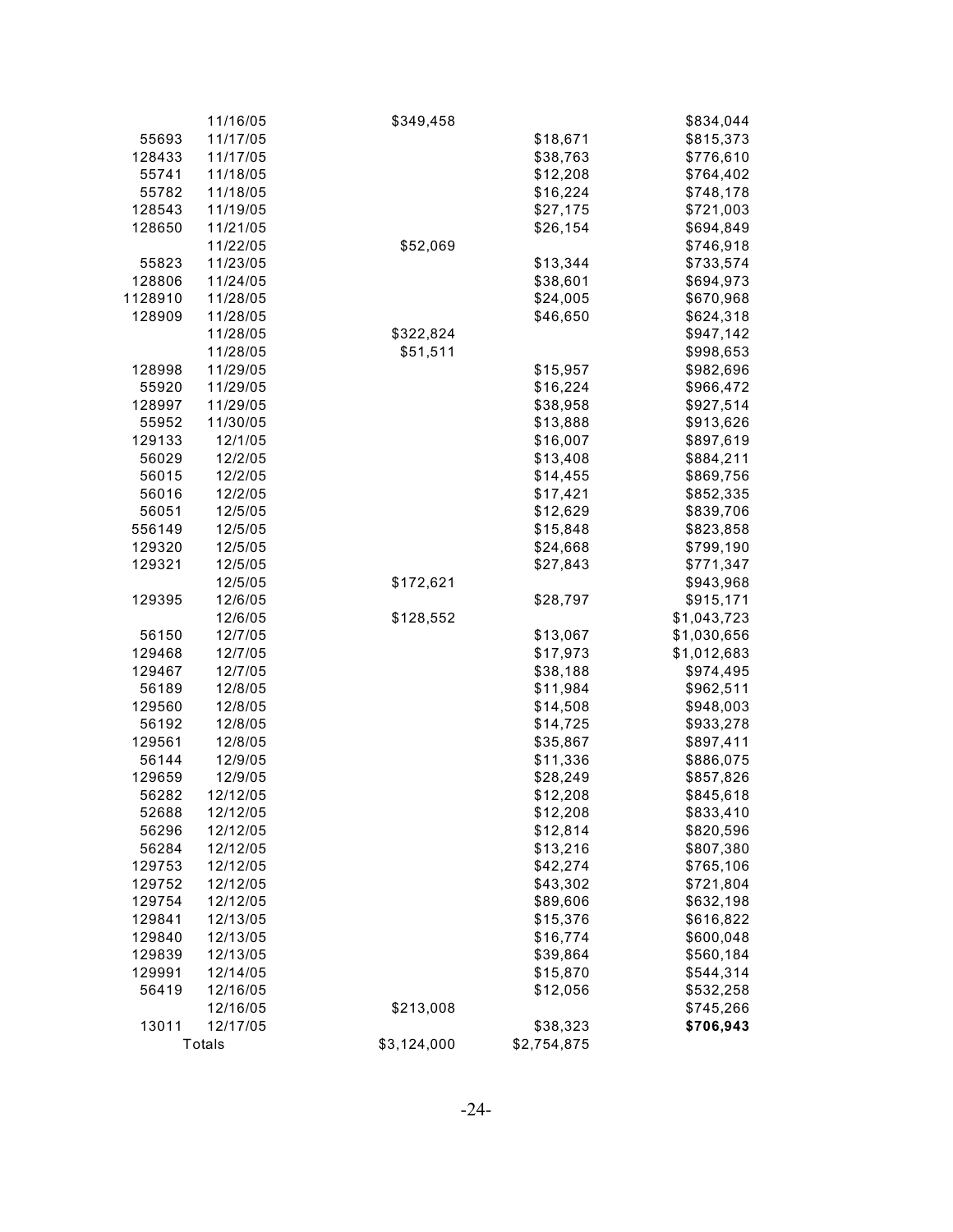|           | Transfer | Amount of Preferential | Amount of New | <b>Running Preference</b> |
|-----------|----------|------------------------|---------------|---------------------------|
| Invoice # | Date     | Transfer               | Value         | Value                     |
|           | 10/6/05  | \$114,809              |               | \$114,809                 |
|           | 10/7/05  | \$54,986               |               | \$169,795                 |
|           | 10/7/05  | \$63,636               |               | \$233,431                 |
|           | 10/11/05 | \$53,169               |               | \$286,600                 |
|           | 10/11/05 | \$209,518              |               | \$496,118                 |
| 54331     | 10/11/05 |                        | \$4,026       | \$492,092                 |
| 54325     | 10/11/05 |                        | \$13,219      | \$478,873                 |
| 54329     | 10/11/05 |                        | \$13,637      | \$465,236                 |
| 54344     | 10/11/05 |                        | \$14,051      | \$451,185                 |
| 125966    | 10/11/05 |                        | \$19,752      | \$431,433                 |
| 125964    | 10/11/05 |                        | \$28,673      | \$402,760                 |
| 125965    | 10/11/05 |                        | \$34,672      | \$368,088                 |
| 125963    | 10/11/05 |                        | \$35,339      | \$332,749                 |
| 125962    | 10/11/05 |                        | \$37,353      | \$295,396                 |
|           | 10/12/05 | \$145,965              |               | \$441,361                 |
| 54408     | 10/12/05 |                        | \$883         | \$440,478                 |
| 54403     | 10/12/05 |                        | \$12,800      | \$427,678                 |
| 126067    | 10/12/05 |                        | \$15,622      | \$412,056                 |
| 126068    | 10/12/05 |                        | \$19,898      | \$392,158                 |
| 54412     | 10/12/05 |                        | \$21,504      | \$370,654                 |
| 126066    | 10/12/05 |                        | \$25,003      |                           |
|           |          |                        |               | \$345,651                 |
| 126065    | 10/12/05 |                        | \$41,386      | \$304,265                 |
|           | 10/13/05 | \$122,476              |               | \$426,741                 |
|           | 10/14/05 | \$126,487              |               | \$553,228                 |
| 54613     | 10/14/05 |                        | \$4,982       | \$548,246                 |
| 54573     | 10/14/05 |                        | \$6,234       | \$542,012                 |
| 54572     | 10/14/05 |                        | \$7,142       | \$534,870                 |
| 54556     | 10/14/05 |                        | \$10,717      | \$524,153                 |
| 54537     | 10/14/05 |                        | \$12,880      | \$511,273                 |
| 54533     | 10/14/05 |                        | \$12,886      | \$498,387                 |
| 54516     | 10/14/05 |                        | \$13,843      | \$484,544                 |
| 54534     | 10/14/05 |                        | \$14,484      | \$470,060                 |
| 54538     | 10/14/05 |                        | \$24,850      | \$445,210                 |
|           | 10/17/05 | \$95,206               |               | \$540,416                 |
|           | 10/18/05 | \$63,168               |               | \$603,584                 |
|           | 10/19/05 | \$128,950              |               | \$732,534                 |
| 126535    | 10/19/05 |                        | \$1,426       | \$731,108                 |
| 126534    | 10/19/05 |                        | \$39,228      | \$691,880                 |
| 126533    | 10/19/05 |                        | \$45,724      | \$646,156                 |
|           | 10/20/05 | \$115,389              |               | \$761,545                 |
| 54710     | 10/20/05 |                        | \$12,208      | \$749,337                 |
| 54704     | 10/20/05 |                        | \$12,880      | \$736,457                 |
| 54700     | 10/20/05 |                        | \$16,360      | \$720,097                 |
|           | 10/21/05 | \$111,505              |               | \$831,602                 |
| 54780     | 10/21/05 |                        | \$11,968      | \$819,634                 |
| 54882     | 10/21/05 |                        | \$15,568      | \$804,066                 |
| 54798     | 10/21/05 |                        | \$21,720      | \$782,346                 |
| 126746    | 10/22/05 |                        | \$31,330      | \$751,016                 |
| 126747    | 10/22/05 |                        | \$99,470      | \$651,546                 |

# **Appendix B:Hypothetical § 547(c)(4) Analysis on Plaintiff's Motion for Summary Judgment**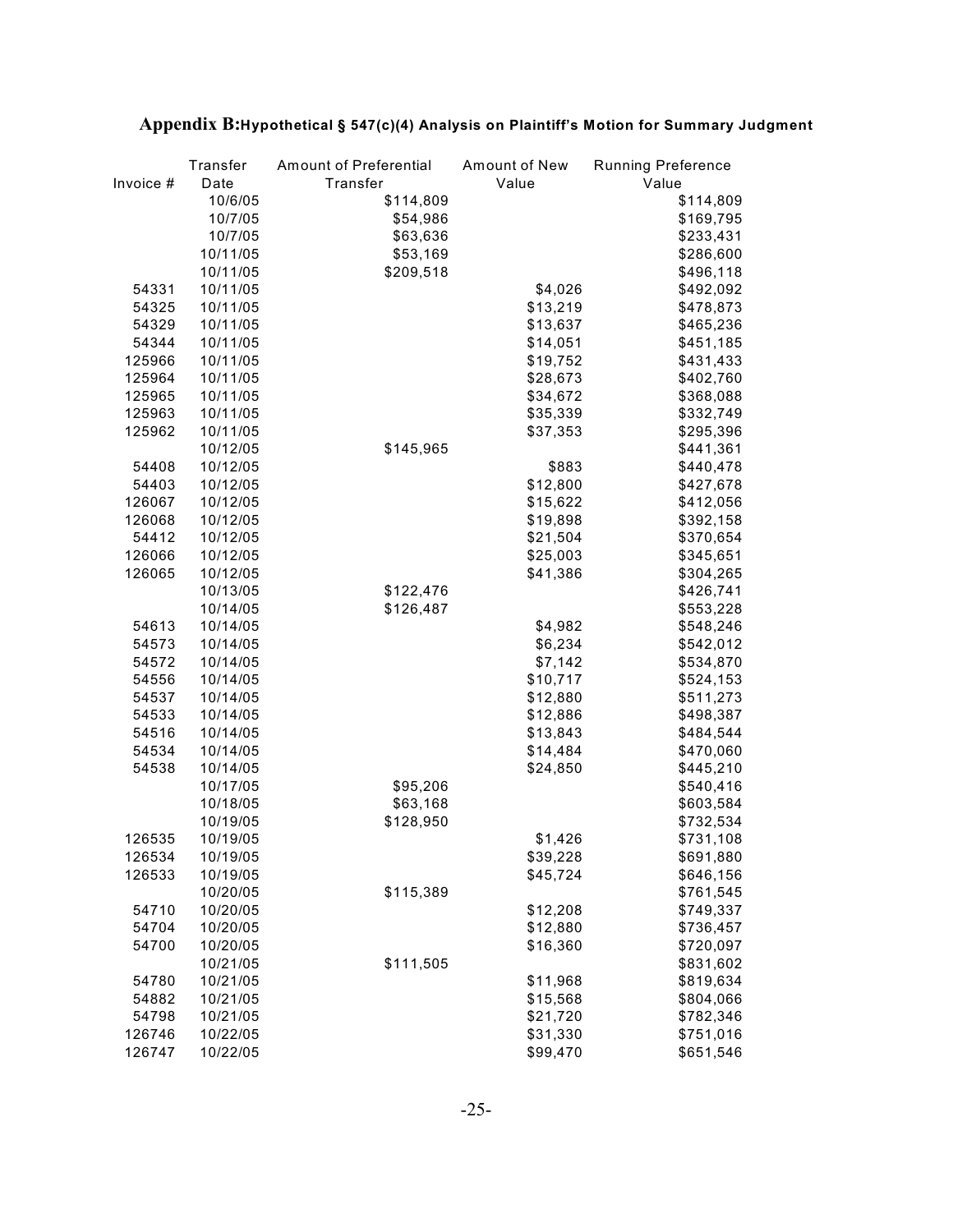|        | 10/24/05 | \$79,366  |          | \$730,912 |
|--------|----------|-----------|----------|-----------|
| 126841 | 10/24/05 |           | \$23,137 | \$707,775 |
| 126889 | 10/25/05 |           | \$29,330 | \$678,445 |
| 126966 | 10/26/05 |           | \$41,821 | \$636,624 |
| 54973  | 10/27/05 |           | \$12,176 | \$624,448 |
| 54976  | 10/27/05 |           | \$12,208 | \$612,240 |
| 54975  | 10/27/05 |           | \$12,310 | \$599,930 |
| 54984  | 10/27/05 |           | \$12,382 | \$587,548 |
| 127058 | 10/27/05 |           | \$22,868 | \$564,680 |
| 127059 | 10/27/05 |           | \$30,227 | \$534,453 |
|        | 10/28/05 | \$13,015  |          | \$547,468 |
| 55028  | 10/28/05 |           | \$13,882 | \$533,586 |
| 127179 | 10/29/05 |           | \$16,064 | \$517,522 |
| 127180 | 10/29/05 |           | \$31,629 | \$485,893 |
|        | 10/31/05 | \$107,381 |          | \$593,274 |
| 55070  | 10/31/05 |           | \$11,624 | \$581,650 |
|        | 11/1/05  | \$80,120  |          | \$661,770 |
| 127361 | 11/1/05  |           | \$29,745 | \$632,025 |
|        | 11/2/05  | \$94,124  |          | \$726,149 |
| 55236  | 11/3/05  |           | \$13,640 | \$712,509 |
| 127540 | 11/3/05  |           | \$27,567 | \$684,942 |
| 127539 | 11/3/05  |           | \$29,222 | \$655,720 |
| 55279  | 11/4/05  |           | \$11,638 | \$644,082 |
| 55277  | 11/4/05  |           | \$11,997 | \$632,085 |
| 55276  | 11/4/05  |           | \$12,208 | \$619,877 |
| 127640 | 11/5/05  |           | \$25,715 | \$594,162 |
| 127639 | 11/5/05  |           | \$26,071 | \$568,091 |
| 55364  | 11/8/05  |           | \$12,208 | \$555,883 |
| 55365  | 11/8/05  |           | \$12,208 | \$543,675 |
| 55384  | 11/8/05  |           | \$13,717 | \$529,958 |
| 55376  | 11/8/05  |           | \$14,071 | \$515,887 |
| 127846 | 11/8/05  |           | \$18,158 | \$497,729 |
| 127845 | 11/8/05  |           | \$36,319 | \$461,410 |
| 127844 | 11/8/05  |           | \$38,548 | \$422,862 |
| 55416  | 11/9/05  |           | \$5,132  | \$417,730 |
| 127918 | 11/9/05  |           | \$18,109 | \$399,621 |
| 127917 | 11/9/05  |           | \$29,522 | \$370,099 |
|        | 11/10/05 | \$54,687  |          | \$424,786 |
| 127996 | 11/10/05 |           | \$18,355 | \$406,431 |
| 127995 | 11/10/05 |           | \$37,945 | \$368,486 |
|        | 11/11/05 | \$349,458 |          | \$717,944 |
| 55503  | 11/11/05 |           | \$12,208 | \$705,736 |
| 55495  | 11/11/05 |           | \$14,259 | \$691,477 |
| 559490 | 11/11/05 |           | \$14,616 | \$676,861 |
| 128103 | 11/13/05 |           | \$28,061 | \$648,800 |
| 55529  | 11/14/05 |           | \$15,256 | \$633,544 |
| 128209 | 11/14/05 |           | \$23,070 | \$610,474 |
| 128210 | 11/14/05 |           | \$33,610 | \$576,864 |
|        | 11/15/05 | \$51,511  |          | \$628,375 |
|        | 11/15/05 | \$52,069  |          | \$680,444 |
| 55562  | 11/15/05 |           | \$2,976  | \$677,468 |
| 55573  | 11/15/05 |           | \$13,458 | \$664,010 |
| 55625  | 11/15/05 |           | \$24,613 | \$639,397 |
|        |          |           |          |           |